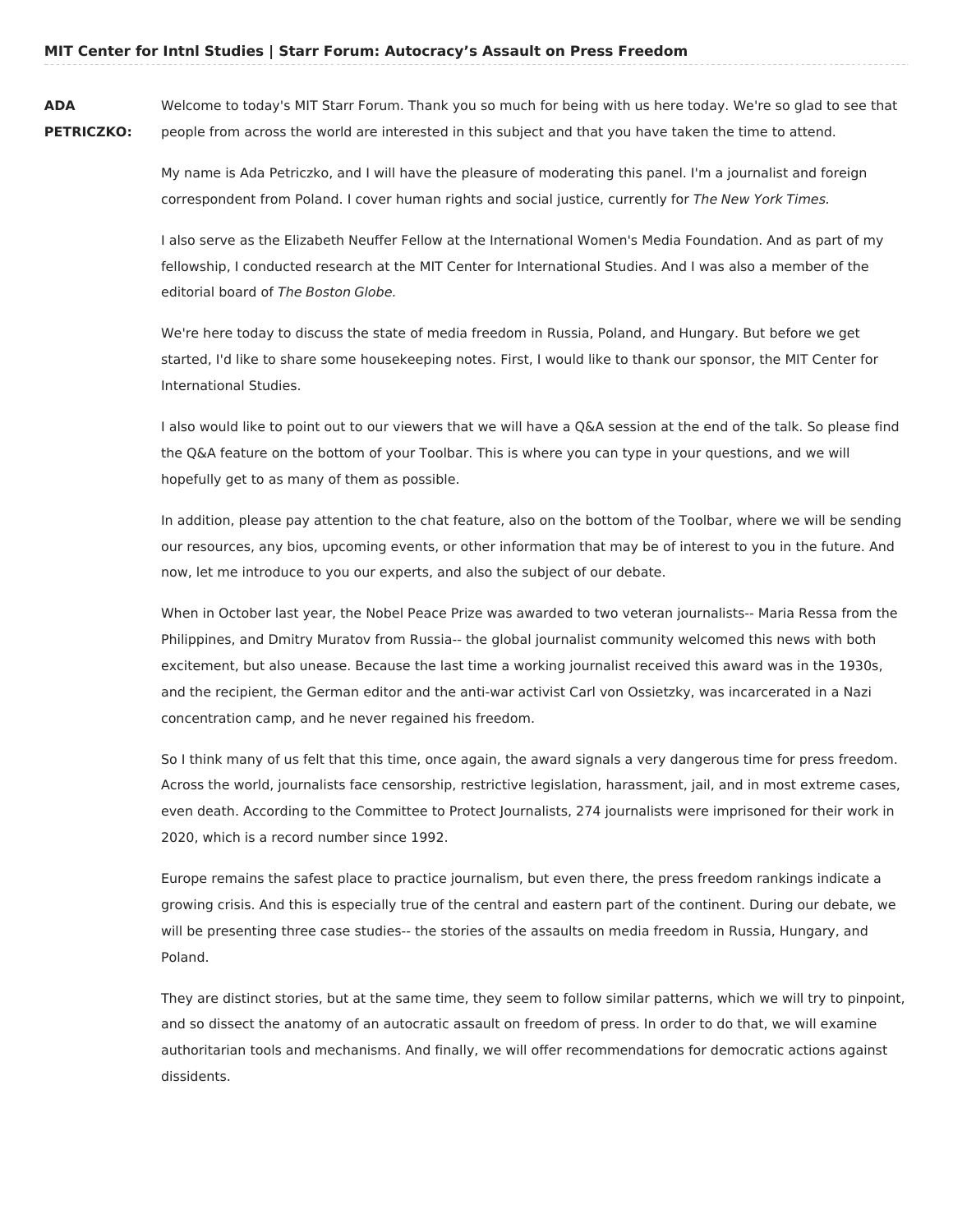In all three countries examined, the state of media freedom has significantly deteriorated over the past decade. In Russia, it is, of course, by far the most dire. Ranked at 150 in the World Press Freedom Index, Russia is the most dangerous place in Europe to practice journalism in.

In a way, when we examine the state of freedom press in Russia, we can perhaps look into the future of many countries worldwide. The case of Russia will be presented by Valerie Hopkins, The New York Times Moscow correspondent. Until recently, Valerie was the South-East Europe Correspondent for The Financial Times, based in Budapest.

Before that, she spent a decade covering the Balkans. Her work has also appeared inThe Guardian, The Atlantic, The Washington Post, Foreign Policy, Mother Jones, Politico Europe, and elsewhere. She has an MA in Journalism from Columbia University, and a BA in International Relations from the College of William and Mary.

Our second case study will be Hungary, which is not as far on the authoritarian route, but it is following suit. At the 82nd rank in the World Press Freedom Index, the situation of independent media in the country is extremely challenging. There is no better person to tell the story than Veronika Munk, the founding editor-in-chief and head of content development at one of the few remaining independent media outlets in Hungary, Telex.

Previously, she was the deputy editor-in-chief atIndex Online News Daily, where she has worked for over 18 years until she quit in July 2020 with her 80-plus colleagues, because practicing independent journalism was no longer possible at that media outlet. Veronika has a media studies PhD and teaches courses on journalism at ELTE University, the largest Hungarian university.

The third case study today will be Poland, which is the last of the countries to take the authoritarian trajectory. Until the Law and Justice rose to power in 2015, the country was a safe haven to practice journalism in, because it's ranked 18th in the World Press Freedom Index. Ever since then, it has noted one of the sharpest declines reported, and today is ranked at 64th.

The case of Poland will be recounted by media freedom expert and lawyer Paulina Milewska. Paulina is a Senior Advisor for the European Center for Press and Media Freedom. She is currently a PhD researcher at the European University Institute in Florence, and Fellow of the German Marshall Fund's Rethink.CEE program.

Previously, she has worked for the leading quality newspaper in Poland, Gazeta Wyborcza. She has also served as a board member for various NGOs. So let me welcome our first speaker, Valerie Hopkins.

**VALERIE HOPKINS:** Hi. Hi, everyone. Greetings from Moscow. Thank you very much for having me on this panel. Thank you for inviting me to be on this discussion. It's a big honor to be here with Veronika, who's outlet, Telex, was such a valuable source of information to me while I was working in Hungary for The Financial Times.

> And I think it deserves a lot of applause for being such an independent and impartial outlet at a time when the media scene in Hungary is so polarized and there's so much official distrust, shall we say, of independent media. I'm also grateful to be here with Paulina, whose systemic analysis of the media landscape in Central and Eastern Europe has informed mine very much.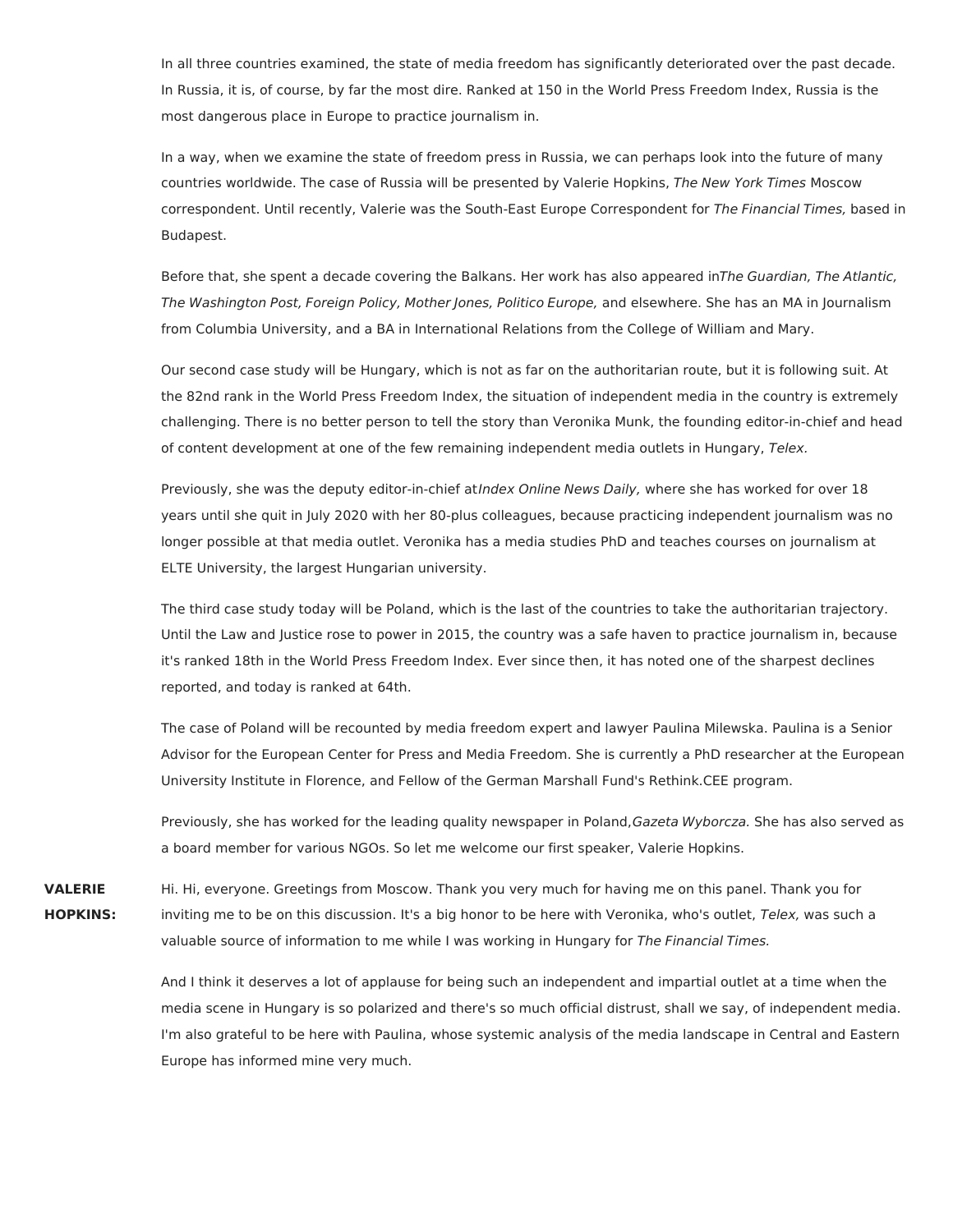I'm really looking forward to the discussion. And plus, I think this is the first all-female panel I've ever been on, so thank you, Ada, for that. I'm a journalist, so I want to start with the headlines. I just finished-- I don't even think it's been published yet on The New York Times website-- writing a story about how Russia's foreign ministry decided today to effectively ban Germany's state-sponsored Deutsche Welle outlet which broadcasts here in Russian, English, and German.

The move was taken in retaliation against Germany's media regulator, which banned yesterday-- or I think on Tuesday-- the satellite transmission of RT Deutsch, which it said was banned because they had not gone through the appropriate procedures for registering themselves legally, which is not the case, of course, for RT Deutsch, I believe-- I mean, sorry, for Deutsche Welle here in Russia, which I believe has gone through all of the proper and appropriate legal channels to be here and has been operating here since the early 2000s.

We still don't know how many people this will affect on the ground, but it means 144 million Russians are probably going to lose access to the high-quality radio, TV content that Deutsche Welle produces. And it's just the latest sort of step against independent international media operating here in Russia.

I was talking to some of my Russian journalist friends while I was preparing for this panel and trying to get from them-- what are some of the big benchmarks? When did we really see a lot of deterioration? And one of them just said three words-- "It was Putin."

So I do think that we can say that media freedom has been an issue since Putin came to power in 2000. Current estimates are that more than 20 journalists have been killed in Russia since he came. But you know, until basically a year and a half ago-- I mean, there are different opinions on this, but another Russian journalist colleague based here said that until about last summer, it was kind of a cat-and-mouse game.

One outlet was forced to close, but its reporters reconstituted themselves elsewhere and founded a new outlet. Yes, there was a very big crackdown in 2014 that coincided with Russia's annexation of Crimea, but what we've seen in the past year and a half has just been kind of relentless. As I said, we happen to have this discussion today, and I have something to report about it to you.

Some people have tied that to what we witnessed in Belarus after the August 2000 presidential elections-- this kind of big outpouring of support for the Belarusian opposition-- and followed by not only a crackdown in Belarus, but a crackdown here in Russia that's also extended to foreign media. In addition to this announced revocation of Deutsche Welle's journalist accreditation, the Russian foreign ministry said they would stop all the satellite broadcasts, they would initiate procedures to name Deutsche Welle journalists for foreign agents-- which I'll talk about in a bit for those of you that don't know what that is-- and they also said they would create a list of people who were involved in removing RT Deutsche's license and ban them from coming to Russia.

But this isn't the first time. We saw in August of last year, Russia kicked out a BBC journalist who had spent almost half of her life studying or loving Russia and reporting in it, and also in November, a Dutch journalist. Every Friday evening, people are sitting on their computers, reloading the Russian Ministry of Justice website, looking to find out who's been named a foreign agent.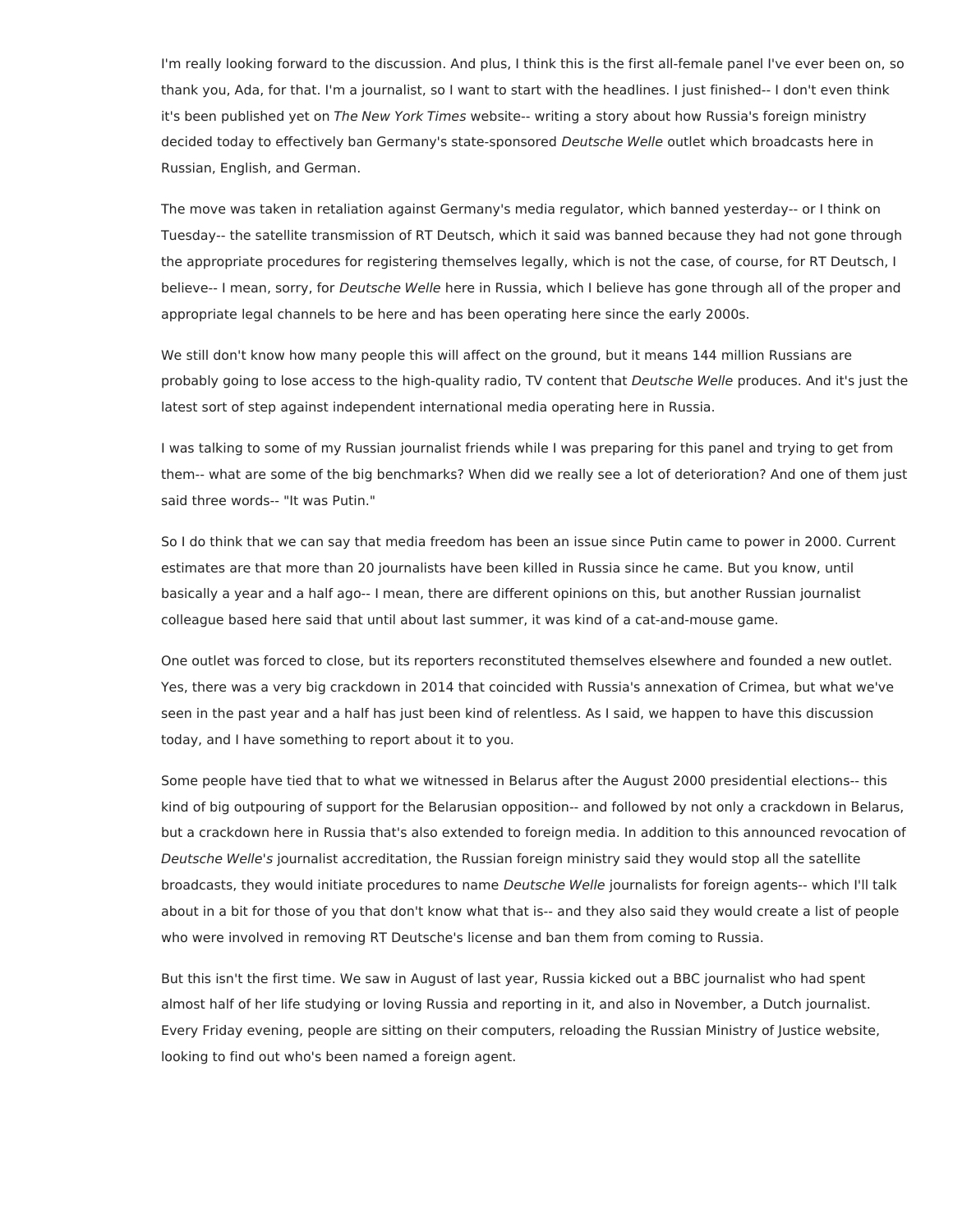This goes to-- this is about a 2012 law that in 2017 was extended as well to journalists, and then in 2019, also to individuals, that essentially labels these people what is effectively an enemy of state. So they are subject to very onerous requirements of how they spend their money, where their money comes from, and it can be something as arbitrary-- the editor of one media outlet, Republic, recently posted on Twitter that he found out that his outlet was named a foreign agent, because some foreign embassies subscribed-- had paid subscriptions, and so did The Wall Street Journal.

So it can be incredibly arbitrary, but it comes with a very heavy burden. So Deutsche Welle, if they do get added to this register of foreign agents, will join Voice of America, which was the first foreign agent to be named in 2017-- first media foreign agent, sorry-- and they'll also join Radio Liberty, which was named in 2020.

I think it's also important just to mention at least, if we're talking about a wider crackdown on journalists, this also extends to civil society organizations in Russia. One of the most important stories that I covered last year was the court-ordered liquidation-- the court ordering of liquidation of Memorial, which is a very-- one of the first and most prominent civil society organizations here-- human rights organizations.

It's an archive of Soviet repression and style, especially the Stalinist-era gulag repressions, but it's also a human rights organization that advocates today for human rights and files important appeals before the European Court of Human Rights, et cetera. Many of the people I spoke to-- so it's not only a crackdown on journalists, but it's also a crackdown on organizations that often provide a lot of the research or information that journalists need and use. So Memorial, for instance, is a major supporter of another organization called, OVD-Info, which is the only source of truly impartial accounting of how many people attend protests, get arrested at them, et cetera- stuff that's important for us to do our jobs.

As the Nobel Prize laureate who Ada mentioned in her talk, Dmitry Muratov, put it in his Nobel speech in December, as governments continually improve the past, journalists are trying to improve the future. As Ada mentioned, I'm very newly arrived in Russia, and I really want to tip my hat to the incredible journalists here. There's often this blanket-- how can I describe it-- blanket statements, I guess, about autocratic countries.

I remember at the beginning of the pandemic when I was in Hungary, and Hungary's parliament gave sweeping powers to Viktor Orban, [INAUDIBLE] Fareed Zakaria, and he was like, there's no media, you know, Orban has trampled over all of it, you know. And I've heard people say the same thing about Putin. And actually, what I really want to stress in this panel is that there are incredible, brave individuals-- not only Muratov, but so many people who are working to do impartial journalism at a time when they are being attacked as enemies, and not rising to take the bait. We've seen this also in America. I should be fair.

So I would like to express my solidarity with them and my deep appreciation to them for helping me to understand this country that I'm still trying to understand. And I think just-- but the problem is, these journalists are so brave, they spend so much time working, they take a lot of deep personal risks, and they're doing it in a situation where they don't have equal access to the-- shall we say, the media market, or to the market of public opinion.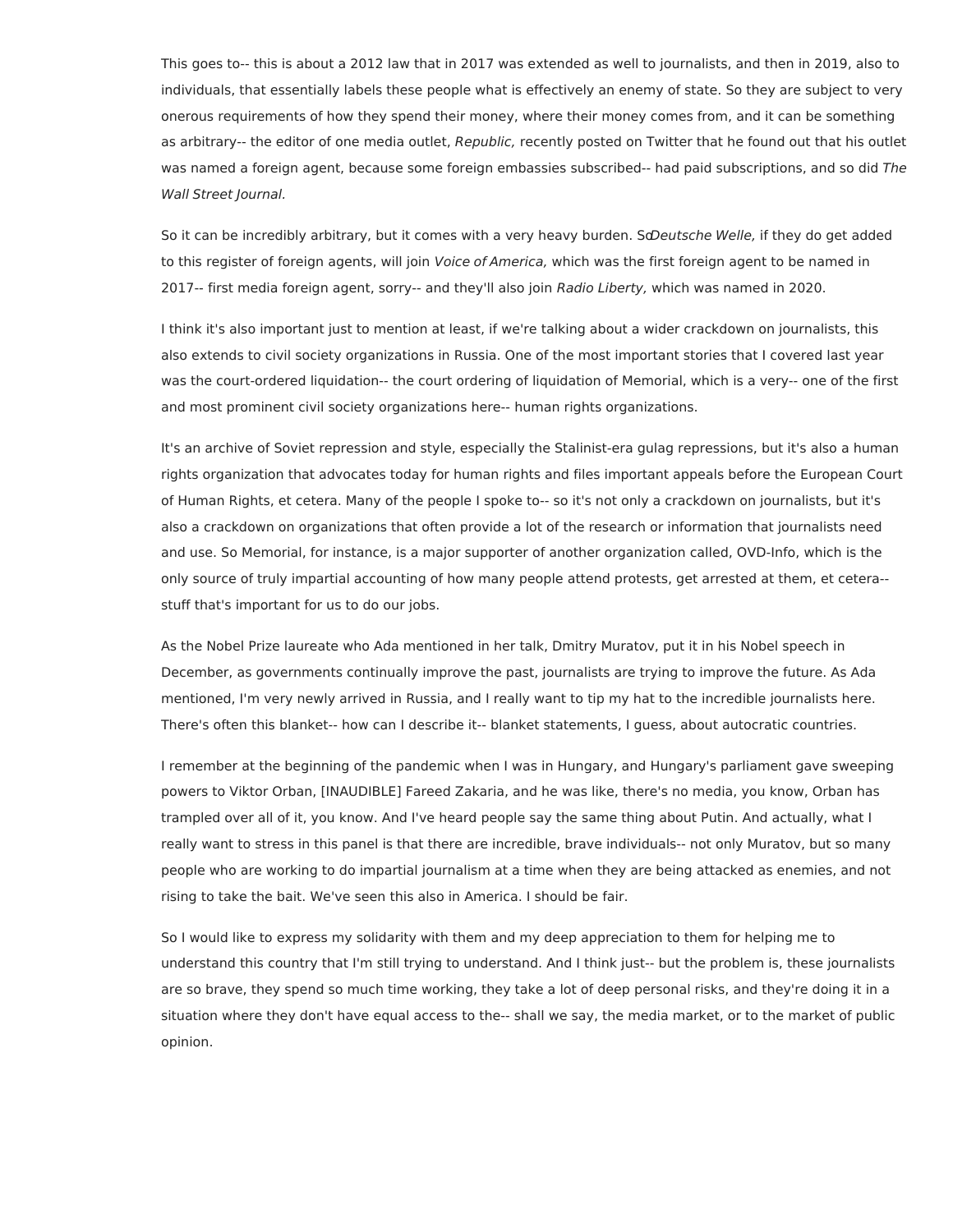I was taking the train to St. Petersburg, where I celebrated New Year's, just after Christmas, three weeks after Dmitry Muratov presented his Nobel lecture to rapturous applause in Oslo. And a woman came by on the Super Deluxe Sapsan train, fast train to St. Petersburg, with a whole bunch of newspapers. And my friend I was sitting with said, oh, do you have the [SPEAKING RUSSIAN], which means, the new one. And she goes, they're all new. And he was like, yeah, I mean, Novaya Gazeta, and she just looked at him.

She didn't know what it was, right? You know, the whole world is watching, and yet, in Russia, a poll from the Levada Center, an independent pollster, which is also a foreign agent, found that only 1/4 of Russians had actually heard about this Nobel Prize. So it's not only about pressure. It's not only about access to information. It's also access to people, to having-- to viewers and readers.

So I think-- I know Ada has a lot of questions. I think I can get into some more specifics later, but I'm really eager to continue this discussion and hear about some of the similarities and some of the differences between Poland and Hungary. Thank you.

**ADA** Thank you so much, Valerie, and thank you for sharing your latest scoop. And I would like--

**PETRICZKO:**

**VALERIE** It's not a scoop, really.

## **HOPKINS:**

## [LAUGHTER]

It's everywhere. It's very sad.

**ADA PETRICZKO:** Yeah, but I would like to also draw attention-- the attention of our audience to Valerie's latest story from Kazakhstan. It was featured on page one of The New York Times, and it's really very strong, brilliant. Congratulations on that. And let us move to our second speaker, Veronika Munk.

**ADA PETRICZKO:** Thank you, Ada, and thank you very much for inviting me to the panel. And I'd also like to emphasize how happy I am to be in an all-female panel. It's a first time for me as well, so it's always a pleasure.

> Yeah. As we discussed that we are going to have a Q&A session and we have a longer discussion, I just would like to talk a little bit generally about the Hungarian media situation. You said it in your introduction. And as an independent journalist who has worked in Hungary for two decades, and who has a media studies PhD, and who experienced the politically influenced takeover, I can assure you and the audience that the free press in Hungary is in a very bad shape.

> You cited the World Press Freedom Index, which is a continuous decline-- now ranks, I think, 92nd. And in 2006, it was the 10th place out of the list of 168 countries. And the only EU country ranking lower is Bulgaria, while countries like Albania, Moldova, and North Macedonia are ahead of Hungary.

> When I think through how is the media situation in my country, I can differentiate five different important factors that shape the Hungarian media in the last decade. And the first and most important is how the Hungarian media landscape has fractured into two distinct parts. One part includes the outlets-- the media outlets, which have some kind of connection to the politics, to politicians in the government, and others, which is the minority part of the whole scene, which are independent of the government.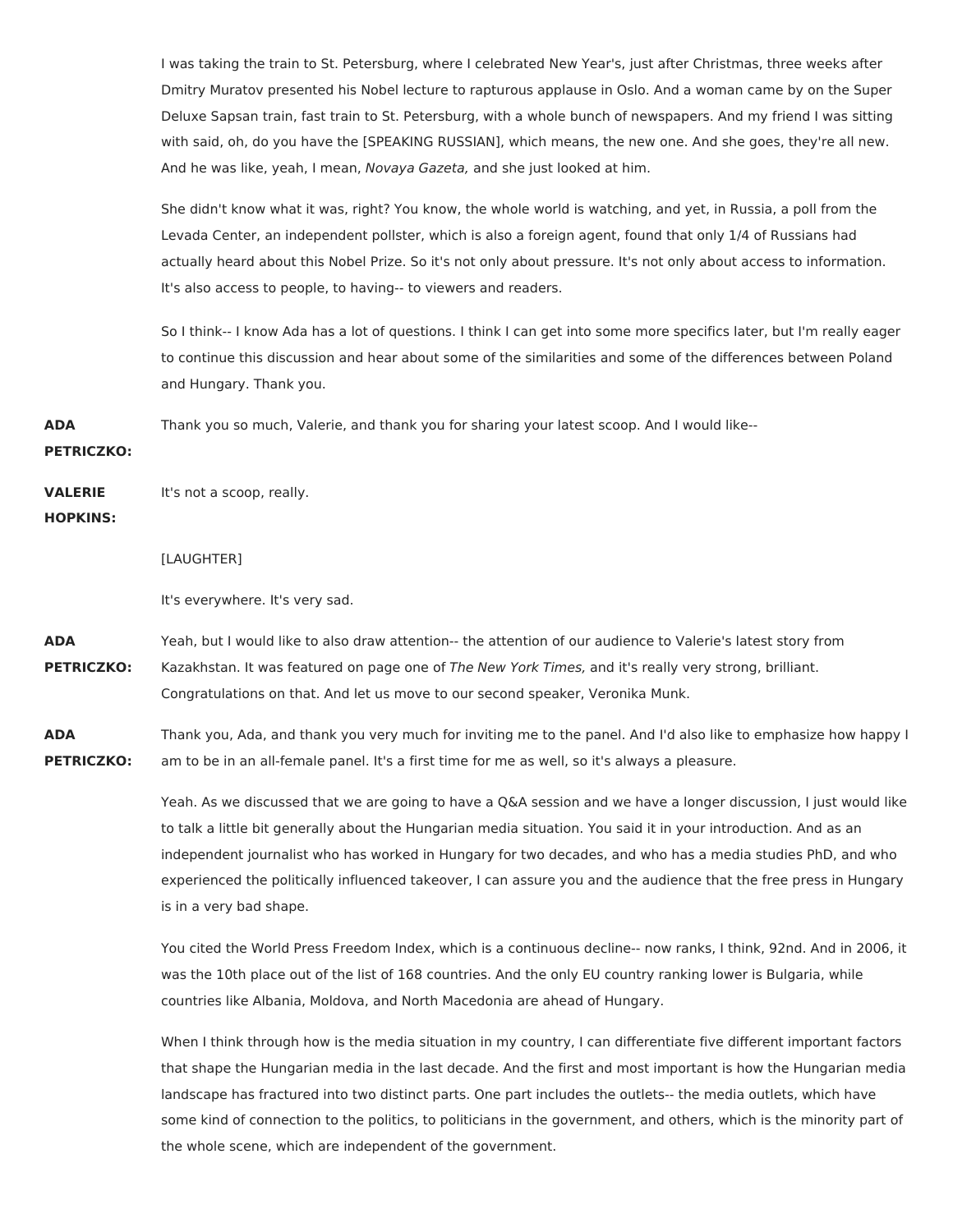The second-- and this trend that I mentioned, this pro-Orban or pro-governmental media conglomerate, is there. The primary reason behind this trend that is, the ownership structure has changed in the media scene over the past decade, during which more and more independent media outlets fell into the hands of business circles with close ties to the political elite. And it's worth stressing that these businesses did not act independently, but as executors of an overreaching governmental strategy, and their transactions were, at the end of the day, financed by taxpayer money.

And over the past 10 years, even ever more, printed media, radio, and TV stations were acquired by people with connections to politics and politicians. And this pro-governmental media conglomerate is organized. They had basically infinite resources versus the critical media sphere that is mostly only online, is underfinanced, fragmented, and sometimes competing with each other, and hit by the multiple economical crises, like now, the pandemic.

The second factor, after this ownership structure thing, is that the public broadcasting companies in Hungary funded by Hungarian taxpayers for a couple of hundred million US dollars are basically a mouthpiece for the government. Seven TV broadcasters and five radio channels belong to the public broadcasting conglomerate, and there is only one large Hungarian news agency, which basically covers mostly the narratives of the government.

And the third factor, which could be important to mention, is that we have a very unique thing, I think, in all over the world, that several hundred private media outlets are concentrated in a centrally managed foundation called Central European Press and Media Foundation. It's an institution which is supposed to be independent, because it's a foundation, but it's not. It's an institution with a pronounced government bias. This foundation is classified as a matter of national strategic interest by the government.

It was established three or four years ago, and its portfolio includes TV channels, radio stations, online news sites, tabloids, and I think all county dailies-- so all of the media outside of the capital. And there has been no such media holding in Hungary since the Communist era. And the level of concentration, and this model at all, that the foundation will have around 500 media products which are operated centrally, is unprecedented in the country, in Europe, and, I think, all over the world.

The fourth factor is also regarding the media sphere business background, because the advertisement market in Hungary is also heavily influenced by politics. Because one of the biggest players in the advertisement market is the Hungarian state itself, and those who are sympathetic to the administration are allocated advertising-- state advertising. But the others, which are classified as hostile, are excluded. And as a result, they-- or we-- can barely keep their heads above the water.

And the fifth factor, which is the most important in my life, in my everyday life, is the problem that Valerie also mentioned-- the access to information. In Hungary, the situation is not that bad than in Russia. For example, journalists do not go to prison, and there have been no murders of journalists in recent memory, luckily.

But yet, the work of the independent journalists has rarely been more difficult. We do not really just have to struggle to maintain the economic basis for our work, but we also have to fight for access to information, usually running up against brick walls when making inquiries to the public interest interviews. And not getting answers to our questions by authorities is par for the course, which is really frustrating.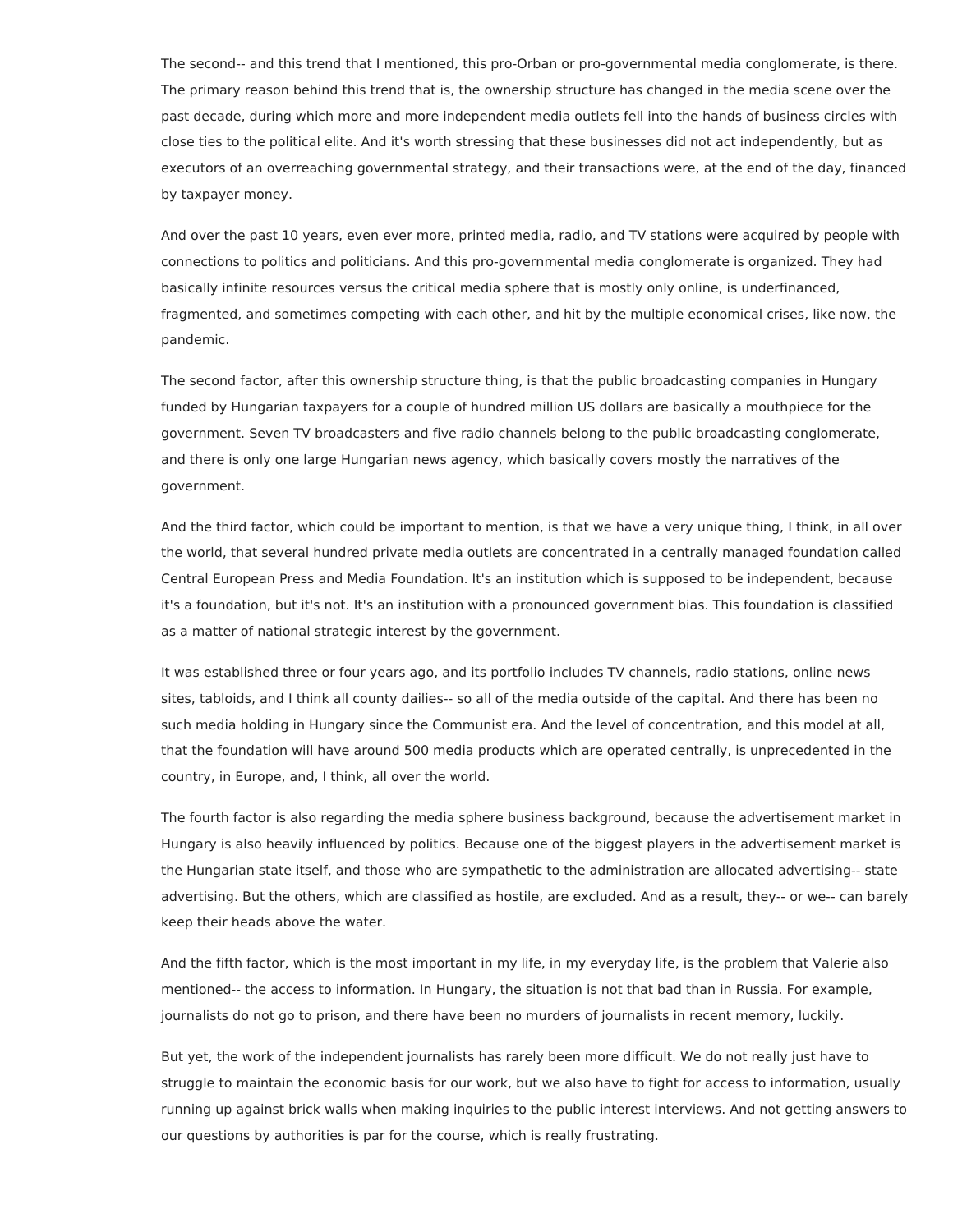So not only is the Hungarian press currently experiencing painful cutbacks, but the ability of people in Hungary to access to information is also being increasingly impaired, because this shrinking media space is limiting the freedom for all of us in this country. And in my opinion, it's weakening the democracy. So that's why we started Telex with all of my colleagues. We needed to leave our previous workplace/ndex, when there was some external political influence on the newspaper.

And on a single day, all of us, like 90 of us, decided to quit. So in a nutshell, I think there will be pretty much a lot of questions regarding the Hungarian example, because I think it's really an important case. So I'm looking forward to them. Thank you very much.

**ADA PETRICZKO:** Thank you so much, Veronika, and we, all three of us, have been very much influenced by your work. And Veronika didn't mention that, but Telex was started a month after they quit, which I think is just incredibly impressive--

**VERONIKA MUNK:** Actually, nine weeks. Nine weeks.

**ADA** Yeah. So thank you so much, and we're moving to Paulina Milewska, our third speaker.

**PETRICZKO:**

**PAULINA MILEWSKA:** Thank you very much, Ada, for inviting me here, and it's a real pleasure to be in an all-female panel for the first time in my life-- same as for Veronika and Valerie. So to start with the Polish situation and the situation in Poland of the media outlets, it is very important to underline that the situation there is still quite different from this in Russia and the situation in Hungary, because still, 80% of the media outlets are independent.

> And it's not because of the lack of the energy on the side of the Law and Justice, the ruling party. It's more because of the fact that Poland is quite a big country. It's 37 million people. And also, most of the media outlets were privately owned.

> So let's start with the chronology of what happened in Poland. In 2015, the Law and Justice, the party which is ruling right now, with its leader, Yaroslav Kaczynski, came to power. And from that moment exactly, our media outlets' independence started to be undermined.

> So they first took over the public broadcaster, Telewizja Polska. They changed the head of the Telewizja Polska. They fired most of the editors, most of the journalists. Some of them quit, because they basically changed Telewizja Polska into a propaganda tool.

It's very important, because in such a huge country as Poland, Telewizja Polska is this channel, which is getting to every basically every house and every place in Poland. So even if you are in a very remote village, you still can have Telewizja Polska. Later, the Law and Justice and Jaroslaw Kaczynski, they knew that it's not enough to just cover Telewizja Polska. Jaroslaw Kaczynski wanted to have, as he said, "Budapest in Poland."

So they started to intimidate independent outlets in different ways. They started to target them with so-called slaps-- so strategic lawsuits against public participation. Right now, Gazeta Wyborcza, the main, the biggest highquality daily in Poland, has more than 70 opened cases against it, all of them issued by state-owned companies, by different politicians, by Telewizja Polska.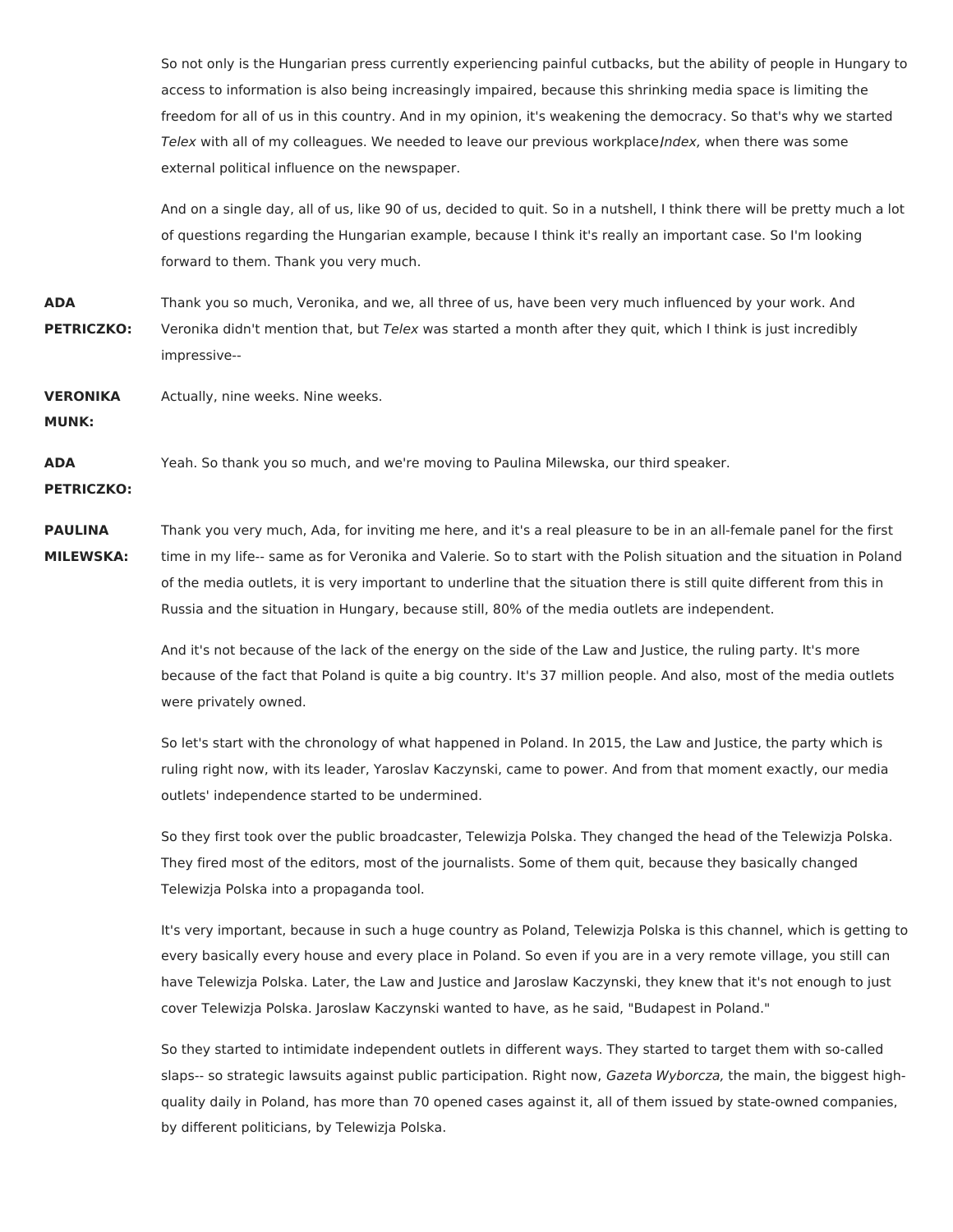So they have to struggle with all of these cases, and it's not the example only o*Gazeta Wyborcza.* All of the major independent news media in Poland are struggling with [INAUDIBLE] cases. Another way of undermining the independent media in Poland was of course taking away the advertising of the state-owned companies.

So from one day to another, all of the high-quality media lost this kind of advertising, which was quite a significant revenue, especially for the newspapers. And additionally, all of the state-owned companies and institutions canceled their subscription. So that was the new reality that independent media outlets had to deal with.

Additionally, even during the COVID crisis-- so that's a moment that-- we are thinking that it's a moment of national unity. We are all fighting with the pandemic. The governing party decided that Gazeta Wyborcza will be the only newspaper which didn't get the information about the COVID pandemic being printed in it, which was funded by the Ministry of Health.

Another important step toward destroying the freedom of press in Poland was taking over of Polska Press by the big state-owned oil company, Orlen. They bought it from the German publisher, and right now, they are basically influencing the seven daily newspapers, 12 magazines, and over 500 news websites, which are being read by 70 million of viewers. And additionally to that, Orlen bought all of them-- about 65% of shares in the kiosks where the newspapers are being distributed, so that also canceled from all of these kiosks Gazeta Wyborcza from all over Poland.

Additionally, what just happened recently is, the whole campaign against [INAUDIBLE] which is an independent news channel, which is owned by the American company, Discovery. So basically, Law and Justice wanted to change the law in the way that a company which is not from the European economic area can't own majority shares in a TV station. In that way, Discovery would be forced to sell. That led to international protests, quite a strong response from the American diplomacy. In the end, Polish president, Andrzej Duda, vetoed this bill, but we won't know what will happen in the future.

Another crisis-- just the recent one was when the media outlets and journalists were banned from reporting from the Polish border during the refugee crisis that is happening there right now. It's basically-- it basically made it impossible to show the situation, to be sure of what is happening there. It made the public just rely on whatever the Belarusian government or Polish government is showing.

To not make my speech longer, as there will be a lot of questions, I am sure, I would just like to underline that to save the media, to save the independent media in such countries as Poland and Hungary and Russia, it's essential to buy the subscription, to support small media outlets there, to support the journalists. And if that's not possible, then it's important to support the international organizations which are supporting journalists and media outlets there. Thank you very much.

**ADA PETRICZKO:** Thank you so much, Paulina, for such an insightful and clear presentation, and we will now move to the panel discussion. I will be directing my questions at individual speakers, but if there's anything that you would like to add after the person has finished answering the question, please go ahead. And yes, the first question will be directed to Valerie, and it concerns something that is on the front pages of news everywhere, meaning the potential invasion on Ukraine.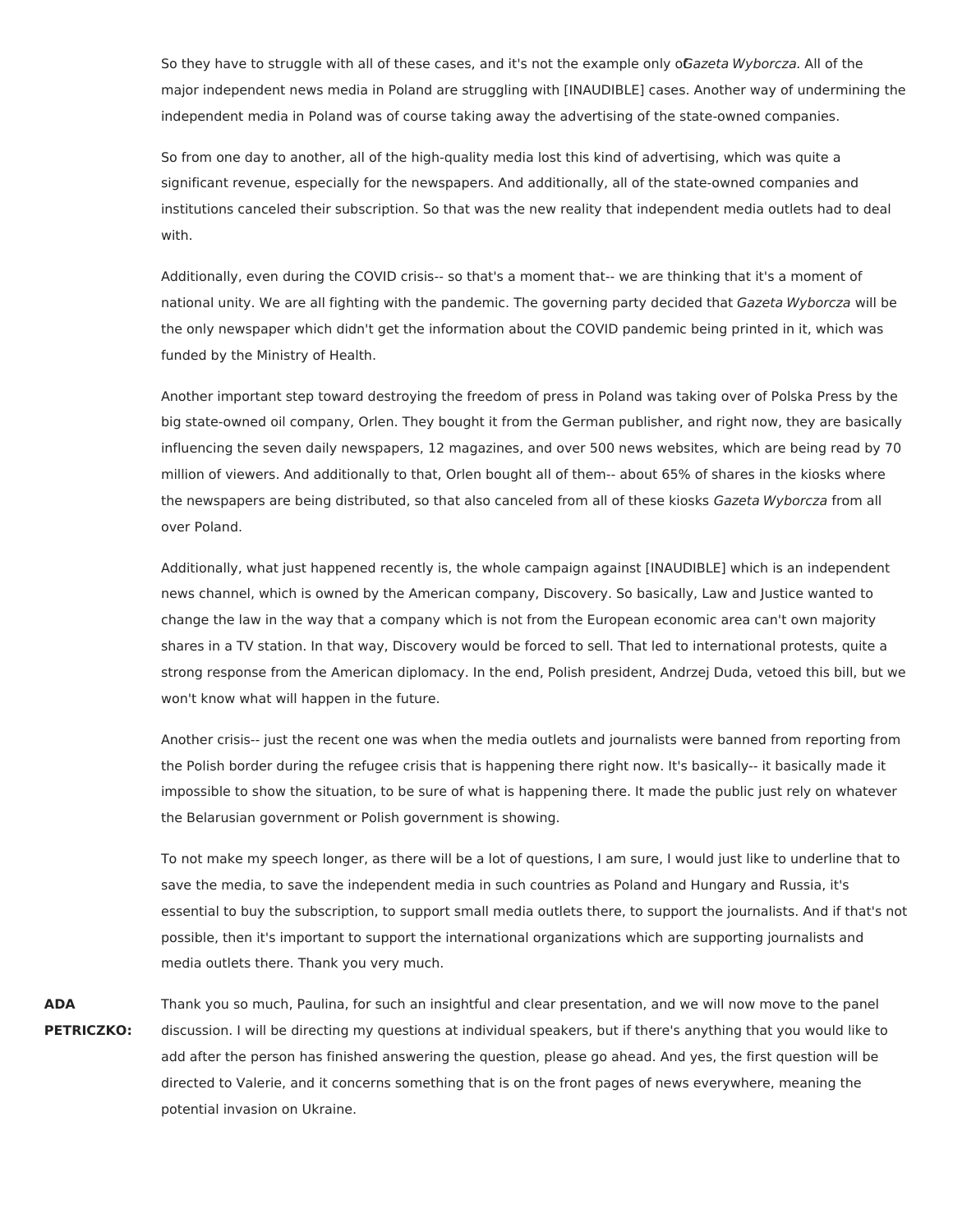And we know that the Russian state-owned media played a key role in spreading anti-Ukrainian propaganda, which helped to raise support for the 2014 invasion. And I'm just wondering if history will repeat itself today, or do you think that Russians are just too disillusioned after years of military presence in Ukraine?

**VALERIE HOPKINS:** Well, thank you. That's a great question. I can preview a story I have coming out, possibly tomorrow, precisely about this topic. And I happened to spend a lot of time recently watching state-owned media, which is something that most of my friends in Moscow prefer to avoid, and especially some of the sort of major agenda-setting news shows and talk shows.

> And I think that this increase, this troop increase, and this rise in tension is, I think, being experienced, in a lot of ways, quite differently than 2014, because precisely of the context that I started talking about before, in the sense that in 2014, despite the fact that Crimea is a very popular destination with many Russians-- many Russians were going there, always sort of felt that it was theirs, you know, and many of them don't necessarily dispute Russian possession of Crimea, while they wouldn't put such a claim on parts of Eastern Ukraine, for instance, where Russian-backed separatists are fighting now.

> There were 50,000 people in the streets protesting in March 2014. And now, what we've seen is a petition by prominent intellectuals that's been signed by-- I think I checked today-- 5,000 people. So the repression-- it's a combination, I think, of ongoing and deepening repression on civil society, on protesters and activists, combined with rules and regulations that have been put in place since the pandemic, and sort of an endless onslaught of messaging from public television channels that has, by and large, set the agenda.

> I mean, polling-- from what I've seen, many Russians are scared of a war, even [INAUDIBLE] not necessarily to come to them on Russian territory, but whether they have family or friends in Ukraine, or lived there themselves. But almost all of them see it as a provocation that's been organized and pumped up by America. And what we can see from the news has been very much constant--

> Different segments I watched on Sunday night-- the show hosted by [INAUDIBLE], which was quite ominous. He sort of alluded to the outbreak of the war, the 2008 Russian war with Georgia, which also started when Putin was at the Olympics-- guess where-- in Beijing. And the whole segment that he did was about deja vu, and then that led into a discussion of Americans breaking their promises, in terms of NATO expansion-- a sort of false thesis that America promised never to expand NATO beyond East Berlin.

> And then, the next show, Moscow. Kremlin. Putin, also focused-- did an hour of Americans breaking their promises or disrespecting Russia. So it's for sure whipping up frustration with the West, with a view to blaming it. And as I said, it's very difficult for many Russians to get access to impartial media at this point, especially outside of Moscow, or whether they choose to hear it or not.

> But at the same time, there's another force at bay, which I think is also very true in Poland and Hungary and elsewhere in the region, which is apathy. One sociologist that my colleague spoke to said that he estimated that about 40% of the population had just sort of put up their hands, was apathetic, definitely not interested in watching what they saw as propaganda coming from the state TV, but also really uninterested in seeking further information, and really disappointed with the politics in general.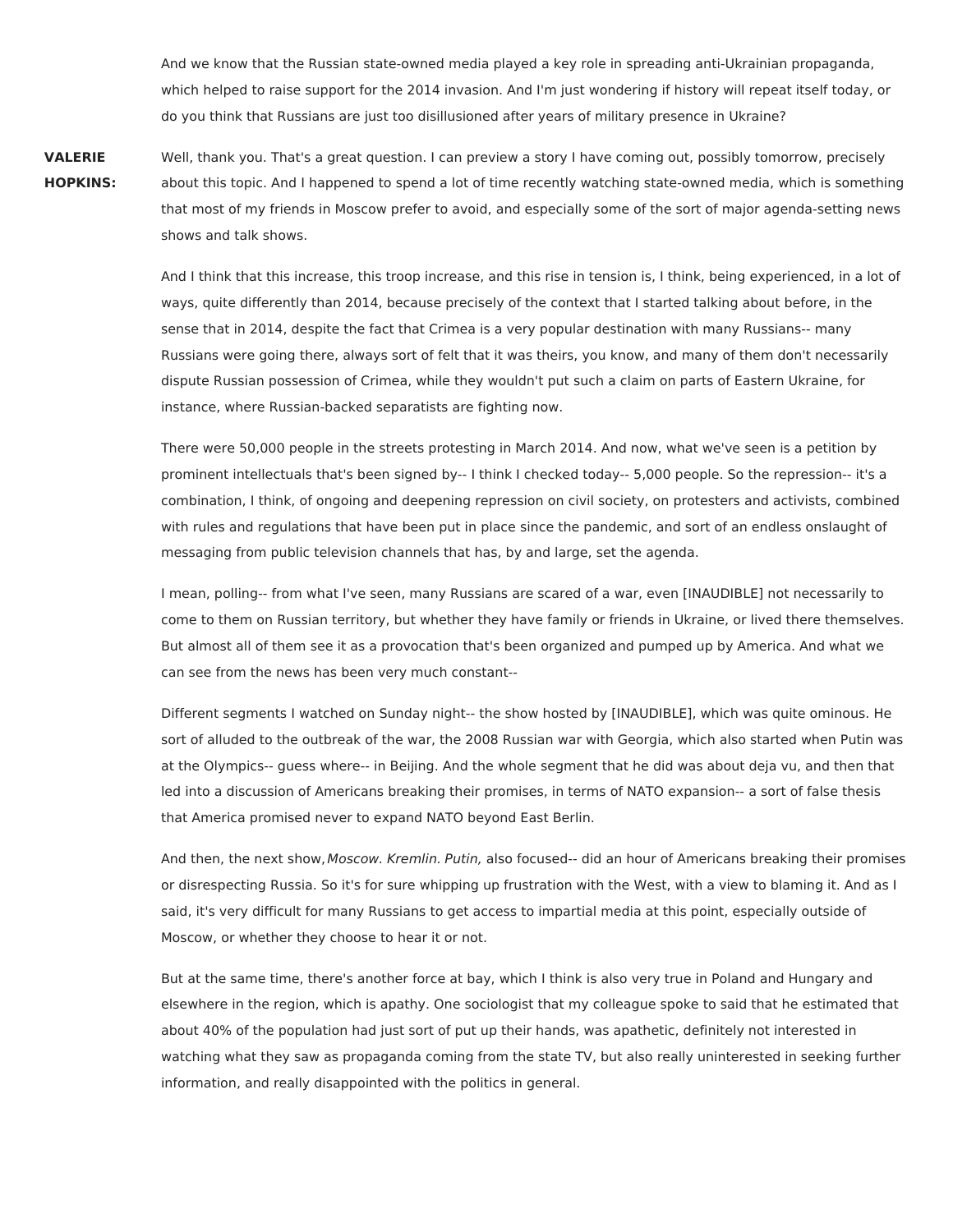And the third group that we also spoke to was somebody who really didn't like what Putin is doing at home, but-- I don't know if this is a result of-- he doesn't watch state TV, but still felt that the military buildup was certainly the fault of the US and that Putin is protecting Russia's foreign policy interests. So again, I think this-- decadeslong now-- lack of access to independent media is shaping an entire worldview in ways that will have consequences now for years and decades to come.

- **ADA PETRICZKO:** Thank you so much. The next question will be directed at Veronika. Is it possible for journalists and media outlets to stay objective under an authoritarian regime? And I'm asking this, because from my point of view as a Polish journalist mostly working in Poland, I do feel that independent journalism in my country is often taking the form of-- especially opinion journalism is taking the form of an anti-government activism these days, and I find that quite frightening.
- **VERONIKA MUNK:** Yeah, thank you, Ada. It's a really, really good question, and there are a lot of discussions about the same thing with my co-journalists, with my colleagues in my country. But my opinion is-- and that I passionately believe in- that it's necessary to remain impartial. And as I mentioned, it is a constant debate-- that it's a better strategy to use activist journalism and to be oppositional journalist, but I hate the term.

And I-- in Hungary, if you are not a pro-governmental journalist, just because of your existence, you are being labeled as an oppositional one. But I always refuse this label, because I believe that every journalist needs to play with the traditional rules of this profession. And I believe that every journalist's duty is to report objectively and to present information as detailed as possible, and present it in as many angles as possible. And readers or the audience will decide how he or she creates their opinion about any subject.

So I don't think that it's the function of the journalists or the function of the news media, which is my field, to form political opinions in news spaces. Of course there are opinion pieces, which is created for that and help people create their own opinions and own attitudes towards very different kind of phenomena and things in the world. But I strongly believe that impartiality and objectivity is a key factor for journalists to do their jobs.

**ADA PETRICZKO:** Yeah, I agree so much with you, and I feel like once we lose that, we start playing by their rules, in a sense, right? And that only worsens the problem.

- **VERONIKA MUNK:** Yeah, but if I just can-- if I'm allowed to make one more short comment, that it's really, really difficult to keep these rules in a political scene like the Hungarian. Because our job is to ask questions, and if we cannot get answers from the authorities and from the political actors, it's really hard to present the facts in their whole picture. So yeah, the job's to be objective, but the tools are not really easy to do these days.
- **ADA PETRICZKO:** Yeah, I get that. And I also kind of understand the arguments of the other side, which are that since, in Poland or Hungary, or Russia of course, we no longer have full democracy or full media freedom, it's kind of like a moment when all hands should be on board, and we can sometimes become activists as journalists. I don't subscribe to that view, but I can see the benefits of it as well.

So my next question is directed to Paulina. You mentioned that soon after the outbreak of the humanitarian crisis on the border with Belarus, the government banned the media from entering the border region and reporting there. And so I was wondering, how did the journalists deal with that?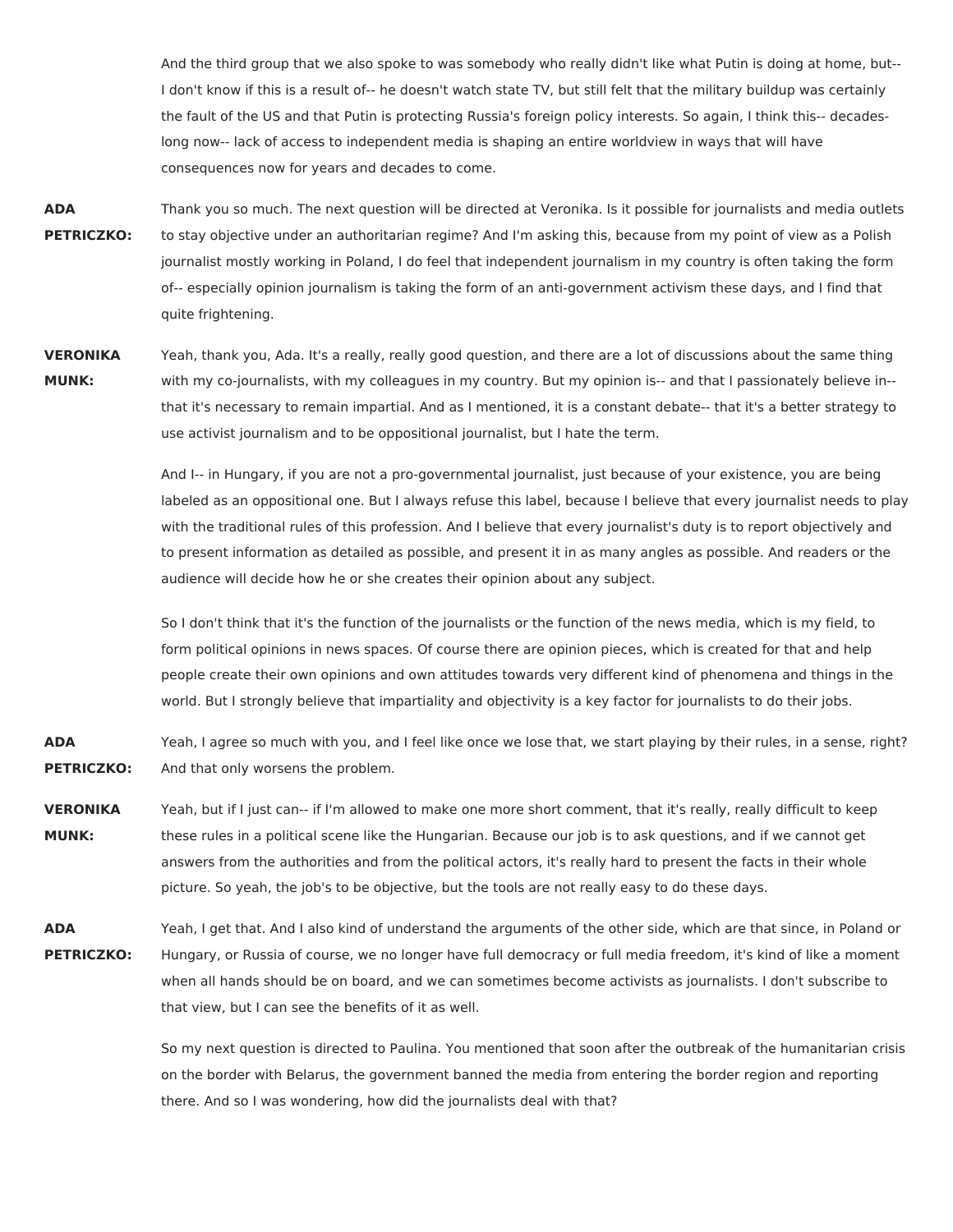Because we did get some coverage in the end. It was not full coverage. It's not what we would have wanted, but we did see something. And I'm just wondering, what sort of methods did they use? What sort of coverage did you get?

**PAULINA MILEWSKA:** So for from what I know from my friends, some core journalists, some of them were entering the area anyway. The area that journalists couldn't get into was 3 kilometers wide. But it was like this special place that journalists couldn't enter was [INAUDIBLE] all along the Belarusian border, so it was 300 kilometers long and 3 kilometers wide.

> Of course, some people would argue, oh, it's not such a huge, huge piece of-- part of Poland the journalists couldn't enter. But of course, during this crisis and during this situation, that was the place where, for example, journalists couldn't be witnesses of the illegal pushbacks of which the Polish government was accused.

So whenever the journalist was caught within this area, he or she could get up to 5,000 zloty of a fine, which is around \$1,300, or this person could end up even up to 30 days in jail. I didn't hear about any type of jail verdicts, but for sure, the fines were decided for some of the journalists.

**ADA PETRICZKO:** Right. And Valerie, you mentioned a wide array of repressions, repressive measures that journalists face in Russia. And I was just wondering if those sort of measures also influence your work as a foreign correspondent. And how do you deal with access to information, for example, in your daily work?

**VALERIE HOPKINS:** Thank you. That's a great question. I wouldn't say that-- I mean, certainly, it influences my work, as Veronika said, that it's not like you can waltz into the Kremlin and have a tete-a-tete with a high-level official. It's not like you can even go to a security conference and even have access to some of the people who are expressing themselves, and they're thinking the Russian worldview and the Russian perspective on politics. Even if you're just trying to understand them, there's such a mistrust of the press, that that's quite difficult.

> But in terms of what I write, sure, it doesn't affect me if other than to always keep me on my toes and make sure that we are always following the most important fundamental rules of journalism. You have to ask-- try as best as you can to understand a perspective, even if people sitting in the government or close to them don't want to share it to you. Get a comment. Make sure that everything is as tight as possible, because if you do make a mistake, there will be repercussions.

> And I think that, from that perspective, I mean, if you make a mistake in a Western media context, of course, you know, your credibility is at stake, or readers may not trust your byline or your paper. But certainly, of course, here, you may face more consequences. But at the same time, from another perspective, there can be arbitrary things.

You know, I mentioned these two journalists from the BBC and from a Dutch newspaper, [INAUDIBLE], who were pushed out-- it wasn't really necessarily about them. It was geopolitics. And what's happening to the Deutsche Welle-- what may happen-- we still don't know if theDeutsche Welle has vowed to stay and continue their work-that's, again, nothing to do with their journalism.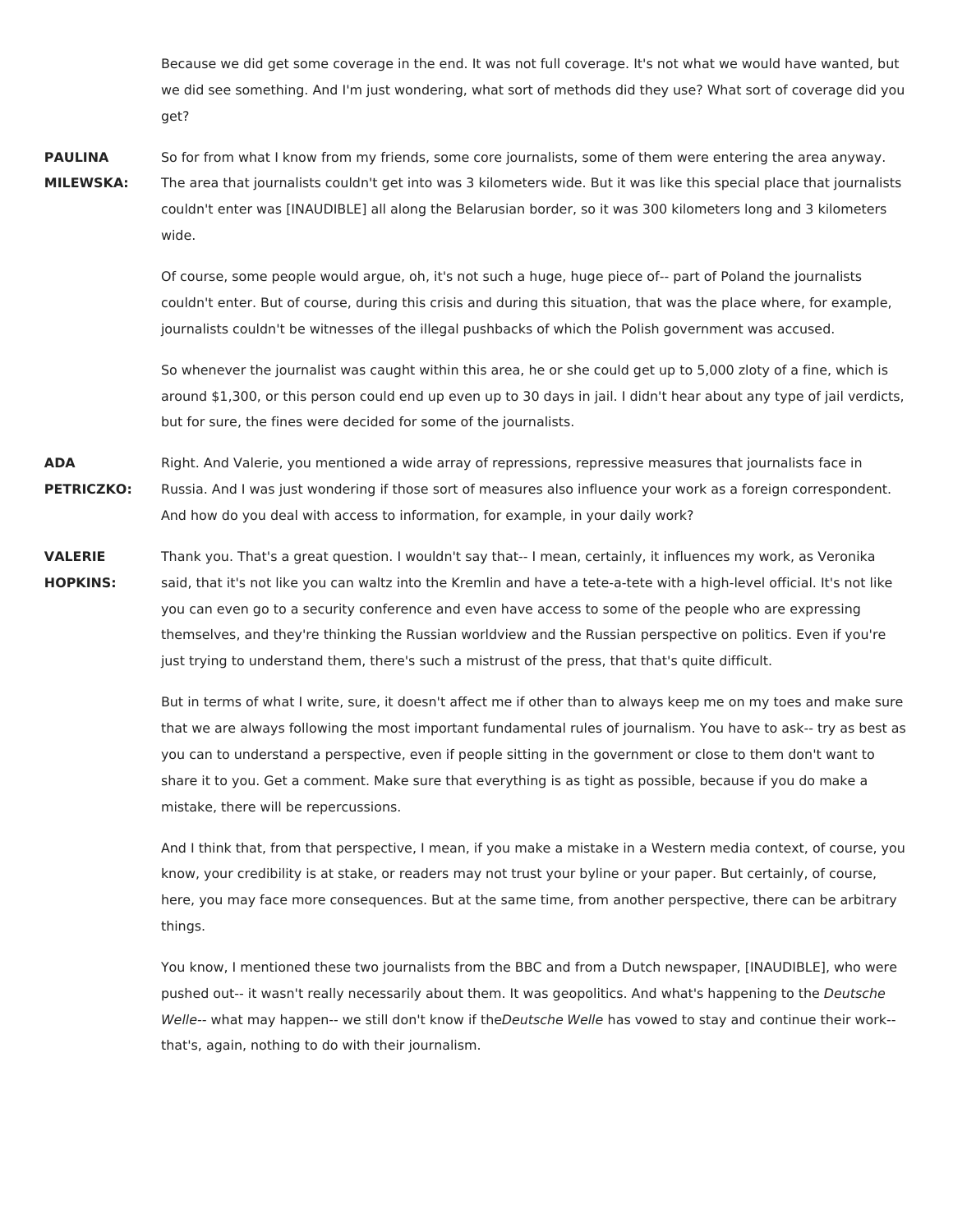|                                    | So yes, I think, for some people, it might hang over their heads, but I haven't met anyone that lets it affects the<br>quality of their reporting. If anything, as I said, it's just more difficult to find people who are inside of the<br>government and inside of the system who are willing to share with you their honest opinions and worldviews, and<br>sort of elucidate that for you. I think that's also a function of spending a long time here, cultivating sources, and<br>yeah. I don't know. Does that answer the question? |
|------------------------------------|--------------------------------------------------------------------------------------------------------------------------------------------------------------------------------------------------------------------------------------------------------------------------------------------------------------------------------------------------------------------------------------------------------------------------------------------------------------------------------------------------------------------------------------------|
| <b>ADA</b><br><b>PETRICZKO:</b>    | Definitely. Thank you so much. Veronika, I'm wondering about how-- because we know that the pandemic-- that<br>the government in Hungary used the pandemic as a pretext for extending its hegemony over the media market.<br>And I'm wondering-- you know, that has happened with governments across the world, and we've seen them<br>imposing excessive surveillance-- [AUDIO OUT]                                                                                                                                                       |
| <b>VERONIKA</b><br><b>MUNK:</b>    | Actually, I lost Ada. I'm not sure that it's a problem in my connection or it's hers.                                                                                                                                                                                                                                                                                                                                                                                                                                                      |
| <b>VALERIE</b><br><b>HOPKINS:</b>  | Oh, I thought it was me, but I guess it's hers. Oh, dear.                                                                                                                                                                                                                                                                                                                                                                                                                                                                                  |
| <b>PAULINA</b><br><b>MILEWSKA:</b> | It's the same here.                                                                                                                                                                                                                                                                                                                                                                                                                                                                                                                        |
| <b>VALERIE</b><br><b>HOPKINS:</b>  | Why don't you start answering the question, Paulina, since it was directed to you, right?                                                                                                                                                                                                                                                                                                                                                                                                                                                  |
| <b>VERONIKA</b><br><b>MUNK:</b>    | I'm not sure what the question was. It was how the government using the COVID situation as a pretext, right?                                                                                                                                                                                                                                                                                                                                                                                                                               |
| <b>PAULINA</b><br><b>MILEWSKA:</b> | Yeah.                                                                                                                                                                                                                                                                                                                                                                                                                                                                                                                                      |
| <b>VALERIE</b><br><b>HOPKINS:</b>  | That's a great question, also for Hungary and Poland.                                                                                                                                                                                                                                                                                                                                                                                                                                                                                      |
| <b>PAULINA</b><br><b>MILEWSKA:</b> | Yeah.                                                                                                                                                                                                                                                                                                                                                                                                                                                                                                                                      |
| <b>VERONIKA</b><br><b>MUNK:</b>    | OK. Whilst we are waiting for Ada, I'll start to answer from the Hungarian perspective, and then I'll pass the ball to<br>Paulina, because I think in Poland, it's also an important factor to discuss.                                                                                                                                                                                                                                                                                                                                    |
|                                    | Well, yes, of course it was a really important factor in my country, and there were some new laws implemented<br>just because of the COVID situation. It was called emergency laws that basically, the state has larger-- can have<br>larger influence on basically everything that's happening in the country. And the law extended it to journalism as<br>well.                                                                                                                                                                          |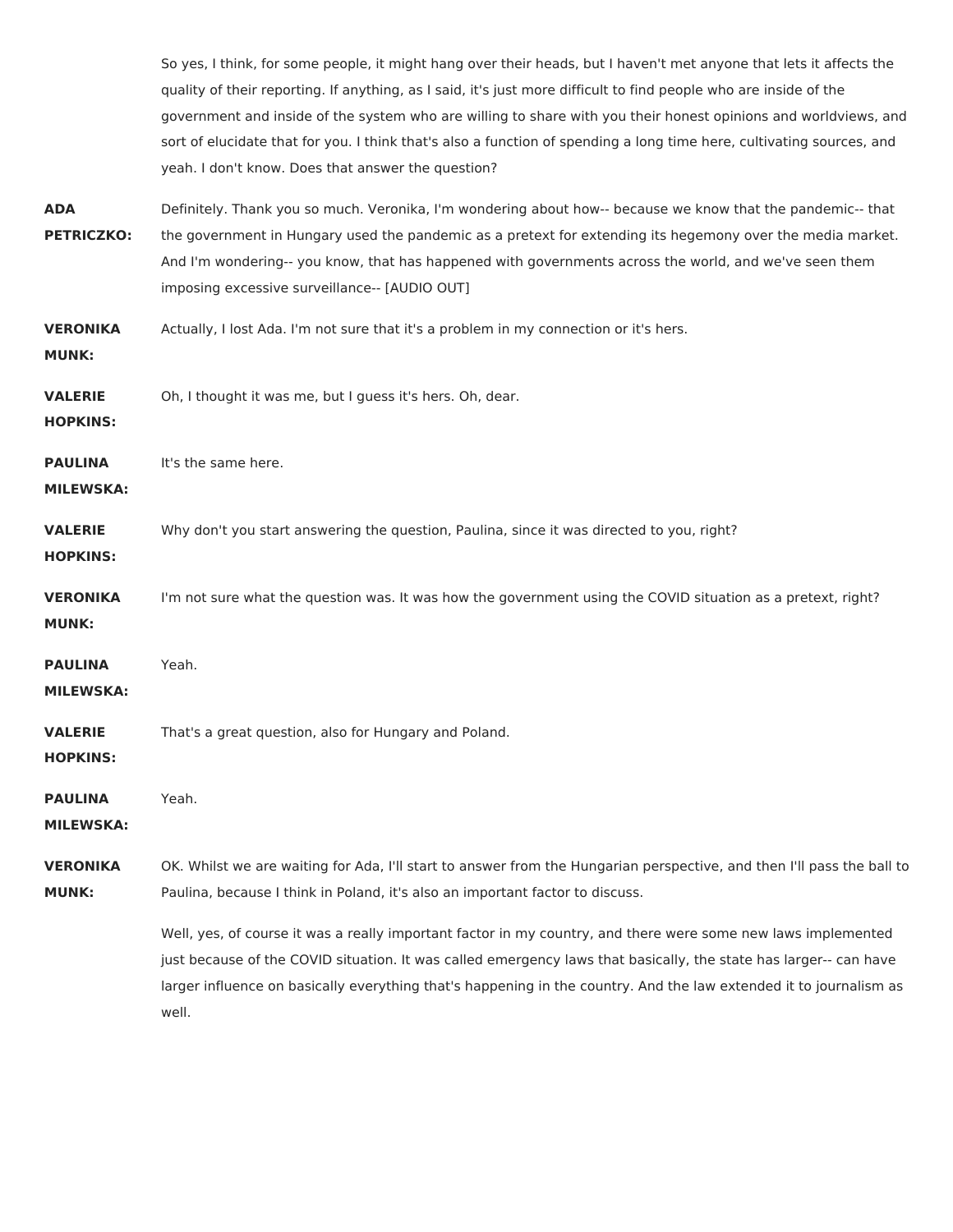According to the text of the law, it was supposed to expel fake news from social media, but it could have been used against journalists as well, which never happened. So according to the law, they could have used it as a very, very serious restriction, but it's never happened. But I experienced that when I used to work at Index and the political influence started to happen around the newspaper, the pretext was the COVID situation, and the pretext was that, OK, we need to make some changes at *Index*, which was the largest, most influential, most known general-interest news daily in the country.

And they said that, OK, here is this horrible financial situation because of the COVID, so we need to make some changes. We need to restructure the editorial staff. And in the end, they fired the editor-in-chief. So I experienced that somehow-- not directly, but indirectly-- politics used COVID when they decided to finish the existence of Index as it used to exist. I don't know if I answered the question or not, and I think Ada is with us again.

**ADA** Yes, I'm so sorry I lost connection for a second. I hope you can hear me well now.

**PETRICZKO:**

**VERONIKA** Yeah, don't worry. I answered your question, actually, while you were away.

**MUNK:**

**ADA PETRICZKO:** [LAUGHS] I could hear that. Thank you so much. So we're going to my last question in the panel is directed at Paulina. And it may sound a bit grim, but I feel like I need to ask that.

> Well, the autocratic assault on media freedom is part of a larger trend, as we all know-- the fact that democracy is in decline worldwide. According to the 2021 Freedom House report, this democracy gap has been deepening for the past 15 years, and today, nearly 75% of the world's population lives in a country that faced deterioration last year. So faced with such grim statistics, I wonder, can freedom of the press be saved at all?

**PAULINA MILEWSKA:** That's a complicated question. And of course, with all of the broad and complicated questions, you don't have one right answer. For sure, what we can do as citizens-- we can subscribe to different media outlets. We can pay for the subscription. We can donate for the journalistic organizations.

> That's what we can do from our level. What are the different solutions that depends on the European Union, on different governments? Because it's impossible overnight to create the revenue, and money is very important when it comes to newspapers and to paying for journalists. That was lost over Google, and over Facebook, and over the advertisement shift that happened back then.

It's hard to think about new business models after what happened with the printed newspapers and with the switch to the internet. So it's quite complicated, and different journalistic associations, and also newspapers themselves, they are arguing, for example, for creating a law under which the European Commission would always have to pay for some advertisement in the high-quality media in different European Union member states.

That's one idea for a solution. Another idea is, what if all of the media outlets would be foundations, and then they could apply for grants instead of being companies with shareholders, which might make it impossible to look for other money than the money from selling newspapers? So it's complicated, and on the EU level, it's something that the Commission can see.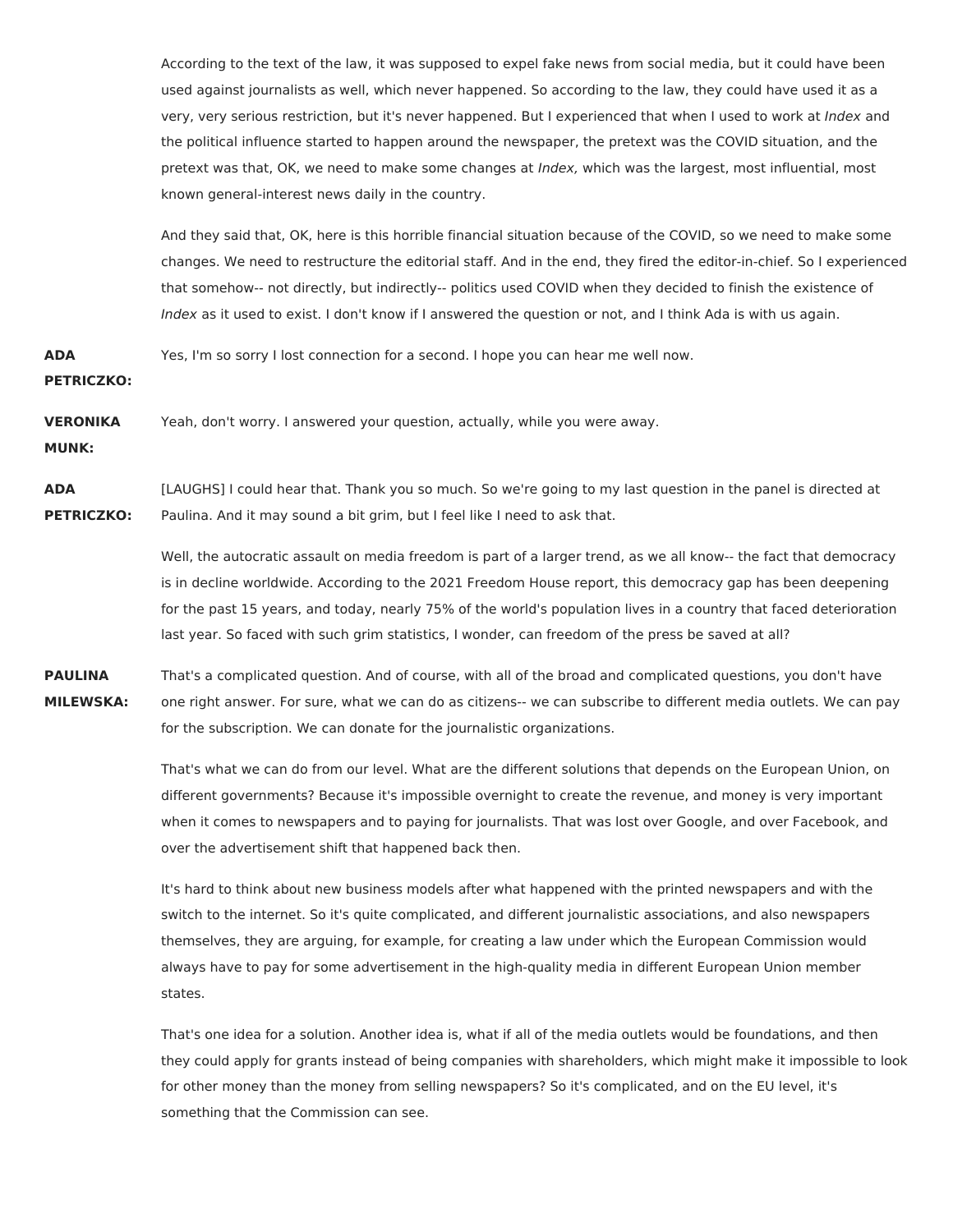And especially Vera [? Jourova ?] is very active when it comes to the protection of journalism and trying to think about the future of media, at the same time, thinking about the future of the European Union. Because without the high-quality media outlets, without the journalists, it's hard to sustain such an important and amazing project, which is the European Union itself.

I'm not sure if it answers your question, but I am afraid there is no good answer to that question right now. We can discuss and speculate, and try and try and try, because we have to do something to save the media.

**ADA PETRICZKO:** Absolutely, and all of the recommendations you've given us are extremely important. I'm so grateful for you to mention that. Well, we're going to move to the Q&A part of the session right now, because we've received some really great questions from the audience. Thank you so much for them.

> The first one-- using the opportunity that this is an all-female panel, it would be interesting to learn if female journalists are affected by the current challenges to press freedom in a different way than their male counterparts. What do you think, guys?

**VERONIKA MUNK:** Well, I can start, if that's OK. I think it's harder for female journalists. Because I don't know what the situation in Russia and in Poland, but in Hungary, I don't have a content analysis for that, and there was no research regarding how female journalists are being bullied in this country.

> But according to my observations, so to say, and my experiences in my Facebook account, and in Messenger, and in other public comment sections-- and so as my female colleagues, political reporters, and economical reporters at Telex, we all experience quite harsh bullying in the last couple of years, especially since the Hungarian government started to-- indirectly-- it always needs to be emphasized that it's never directly. But there are some organizations which have quite close connections to the government, and they create-- I call them political influencers, people whose only job is to re-present in the social media.

And basically, their job is to be a megaphone of the governmental narrative. And their other task is basically to bully critical journalists or undermine their positions in the public sphere. And according to my observations, female journalists get more from them.

**ADA PETRICZKO:** Right. There are also statistics show-- sorry, I think I'm muted. There are also statistics showing that actually, female journalists are more prone to online harassment than male journalists, that it happens more often.

> The next question-- there was a really funny comment. Somebody asked, did the Russian government just disconnect one of the panelists? No, I'm afraid it's my internet, but who knows.

So the next question is from Gregory Michener. I am a professor from Brazil and a visiting scholar at MIT Poli Sci. As a Latin Americanist, many of the themes covered by the panelists, such as concentration of media in hands of pro-government, manipulation of public advertising, and lack of access to information, sound very, very familiar.

So support for independent outlets such asTelex is critical. Do the panelists see a strong support for such outlets? From where? Coming from international agents, such as foundations, and domestic elites, and where?

**VERONIKA MUNK:** Telex have micro donations from a couple of tens of thousands of Hungarians, basically. So we do not have a large amount of money from international sources. The majority of our revenue stream is coming from readers.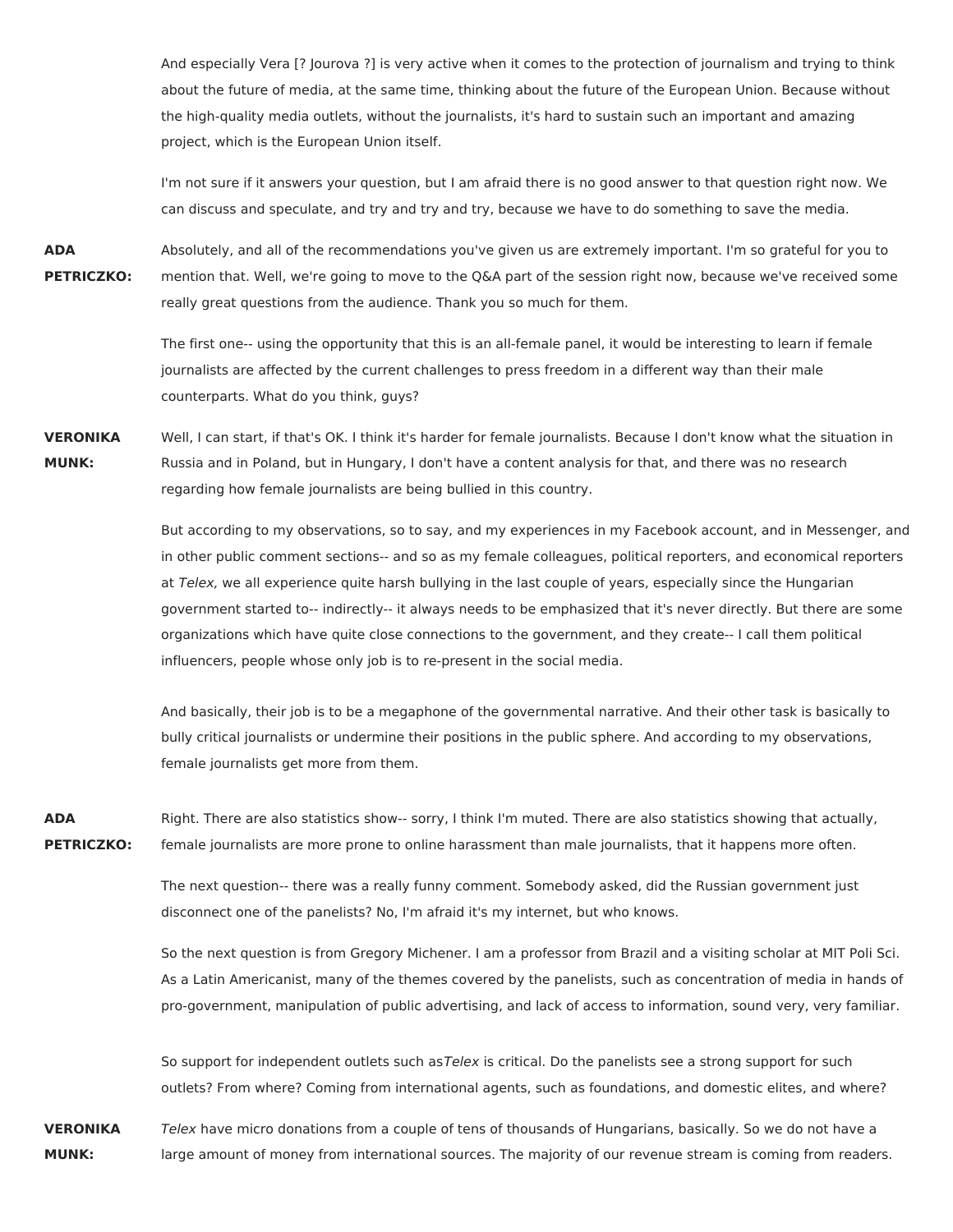Telex launched slowly, based on crowdfunding. Now, we have the majority of our income from the readers, and the minority is coming from advertisement. But those are micro donations, so we do not have very rich people to give a load of money. So guys in the audience, if you know such people, please recommend them Telex, which is an important cause to support.

**ADA** Right.

**PETRICZKO:**

**PAULINA MILEWSKA:** I might just add, the situation in Poland is similar. There is one media outlet, OKO.press, which is fully sponsored by the readers. It was a great success that something like this was able to be sustained in Poland, as it was created just in 2015. And when it comes to Gazeta Wyborcza, it's subscription, advertisement, also very big private donors and small donors that want to just do something more than buy the subscription.

[INTERPOSING VOICES]

**ADA** Oh, sorry. Go ahead. Go ahead.

**PETRICZKO:**

**VALERIE HOPKINS:** I just want to say in Russia, there's a big phenomenon. Because the space is so small, a lot of people have actually gone to YouTube-- and other outlets like that, but mainly, YouTube-- to kind of try to survive on a combination of donations from viewers and ad revenue. But it's also very interesting that because the content is produced here in Russia, the ad revenue that producers receive is actually much lower, due to the way that YouTube remunerates people.

> I don't know if, Veronika, you have this issue, and we don't need to go deep into the way that American tech companies are affecting this. But that also makes me concerned, though, that Russia has increased its criticism of YouTube in recent months, especially after YouTube removed two of Russia-- RT German channels last September over misinformation claims. So that's a big way that independent journalism voices are finding themselves here, but it may be another avenue that's closed before long.

**ADA PETRICZKO:** And one of the readers is asking a follow-up question on that. What is the price point for subscriptions? How much are people willing to pay for good journalism?

**VERONIKA MUNK:** In Hungary, the average is like \$7 to \$10 a month. So I don't think that that's very expensive. I think Hungarians just realized this year that they need to contribute financially if they would like to consume fact-based quality journalism.

> And it's enough. I mean, we have, like, 50,000-- yeah, 50,000-- readers who ever contributed financially to Telex, and it's sustainable with these numbers. So it can be done. That's my optimistic side. So it's possible to make a newspaper with a large newsroom, because Telex has around 80 journalists, so we are one of the largest newsrooms in the country to make it happen sustainably with this hybrid model-- readers, revenue, and advertising.

**ADA PETRICZKO:** There's a question for Valerie. What accounts for people's apathy in Russia? And then, it's the same phenomenon also happening in Poland and Hungary?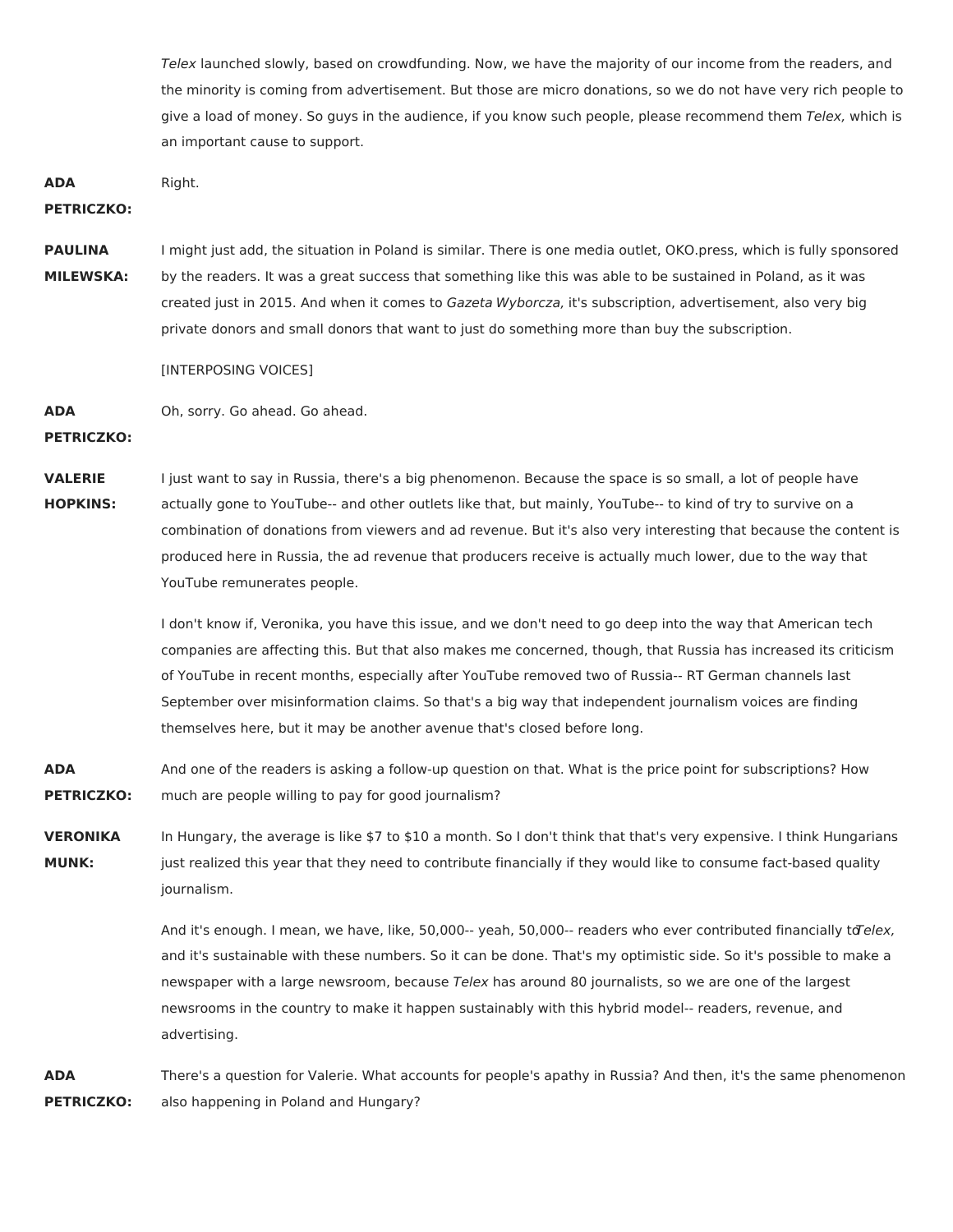**VALERIE HOPKINS:** I'll try to answer briefly, since we are running out of time. I think we could have a whole, like, 50,000 panel discussions about this topic. I think it's quite difficult. I listened to a sociologist recently on Ekho Moskvy, the one sort of liberal-leaning radio station that's also partially owned by Gazprom Media, one of the biggest media conglomerates owned by Gazprom, which is an oil and gas company.

> And his assessment was that it's, A, the fear of jail and repression, and B, a certain sense of-- a certain resigned sense that whatever you do, you won't have any effect on the outcome, so why bother trying-- I think, is what a lot of it boils down to. I think it's that sense of complete lack of, I guess, what in political science is called, external efficacy. Political science professors on here, correct me if I'm wrong, please.

> But yeah, there's this belief that no matter what you do, you can't change anything. And a lot of friends, a lot of people I know in my sort of liberal bubble-- educated, who speak English-- they just sort of-- they are aware of what's going on, but they're not actively seeking out the news, because they really want to tune it out. Otherwise, it's just too upsetting, and it's too absurd.

> So many things, like also from three years in Hungary-- like, so much stuff that you see in main pro-government media outlets, it's just absurd. Sometimes it's funny, but sometimes it just makes you want to cry, so I think people don't want to expose themselves to that.

**PAULINA MILEWSKA:** If I may jump in, so I wouldn't say that we are dealing with a lot of apathy in Poland. Poland is a strongly polarized country, which is more split, 50-50. So lilke 49% of the voters is voting for the opposition party or the opposition candidate for the president. Also, in Poland, we are having quite a lot of protests, anti-governmental protest, protests which are the answer for their anti-abortion law, which are the answer for them trying to do different things with [INAUDIBLE]

> So there are protests. The protests are huge. But still, the problem with the media is that what is happening with them is sometimes happening with a lot of small steps. So it's not like one super, super quick hit at all of the media outlets. It's like one small administrative law after another.

> And let's be honest. When there is a lot of stuff in general going on, with a lot of institutions, with reproductive rights, that's something that I would say is the least appealing to people to protest about. So that's the problem that I see.

**ADA PETRICZKO:** Yeah. Maria Ressa, the Nobel Peace Prize recipient, called that a death by 1,000 cats, in the sense that the autocratic assault doesn't come all at once like a hurricane. It's usually a very gradual process in which sometimes it's hard to be aware of it while it's happening. I have a question, actually, to my panelists. Are we OK to stay for five or 10 minutes, tops, to just answer all of the questions that the audience has asked? Great. Wonderful.

> So the next one from Sean Walker-- in both Poland and Hungary, the governments claim that before we came to power, it was the same, but the other way around-- claiming the opposition, when in power, also had their own pet media outlets. Clearly, this is an exaggeration. But is there any truth to it at all? And did this help in some way to erode trust in the media in general? Thank you for a great question, by the way.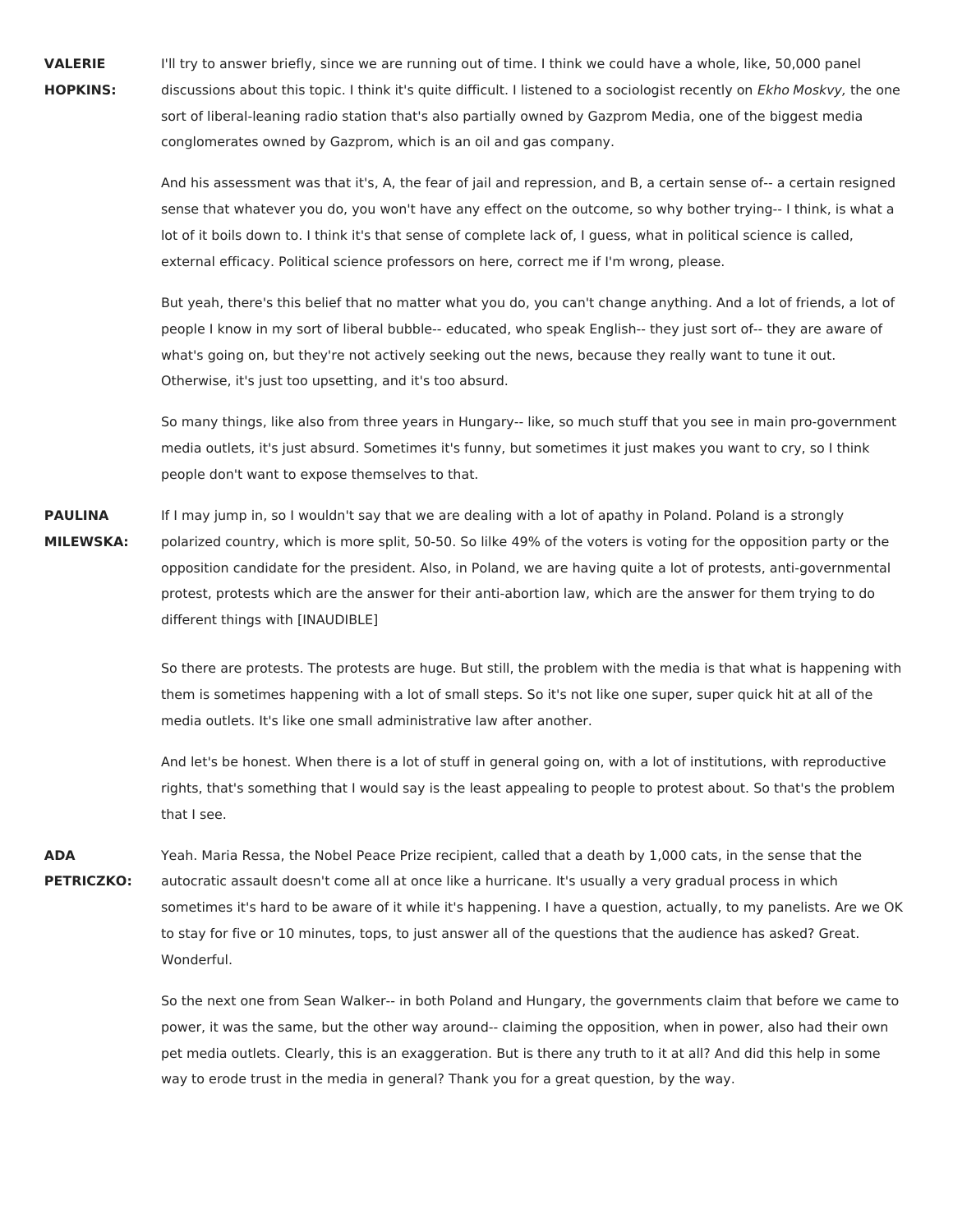**VERONIKA MUNK:** Yeah, it's a great question. Hi, Sean. In terms of Hungary, as I mentioned, I have been a journalist in the last 20 years, so I was already a journalist when different governments ruled the country. And I was a journalist when the previous Fidesz government ruled the country, so I could see the difference.

> And yeah, there might be some right basis of this narrative that the previous liberal socialist government had their media. But what I experienced as a journalist is that before, in the first 10 years of my political career, I got answers for my questions, you know. And I didn't really care who the owners are above my head and in other media outlets. Because it didn't matter, because media owners never really influenced the content and influenced the staff members of the newspapers.

> And if I call the Ministry with some important questions regarding any public interest stories, I got answers on the same day. And it changed, and they changed dramatically. Not quickly, but through the last decade, basically, access to information-- I would not say this disappeared, because we do have some possibilities and opportunities to make connections to the politicians and authorities, but it became extremely hard to fulfill our jobs as journalists.

**ADA PETRICZKO:** Thank you so much. There is a question directed to Valerie from [INAUDIBLE] I'm sorry if I mispronounced your last name. Can Valerie tell us how hard or easy it is to interview people in Russia? Are many willing to go on record? Are many interested in talking with you? Thank you.

**VALERIE HOPKINS:** Thanks for the question I want to repeat that I'm still a little bit new here, and there's a pandemic. So I don't know, [INAUDIBLE], if you mean high-level officials or if you mean ordinary people. I think it's a mixed bag. I mean, I'm very shy sometimes. I don't like to do vox pops.

> But in general, people do speak to us. I think it's not-- how can I put it? We can request an interview, and it can take some time, or sometimes it can take some time to get a statement. But I don't want to-- I want to be fair, actually, to-- the government interviews that I've sought, which are not so many, I've gotten.

Maybe they were on Zoom, or maybe it took a week or 10 days to organize, but I think it's still possible. But I think that's partially because of the incredible privilege that I have to work for The New York Times. But as I said, I don't know exactly what level of people that you meant. But there are certainly people who would mistrust us or not like us.

The pandemic, of course, provides a different level of-- provides a plausible reason not to have a meeting. I think it was hard in Hungary as well, you know. I think I interviewed all of two ministers in the three years that I lived there. And that's also quite difficult.

I mean, I worked forThe Financial Times, and I couldn't meet the finance minister. The foreign minister preferred to do interviews in Washington or New York with colleagues that weren't locally based. And I think you'll see that a lot, because people are keen to have media exposure, but not necessarily if they're going to be asked really hard questions. I hope that answers your question.

**ADA PETRICZKO:** Another question is from an anonymous member of the audience. And I think-- yeah, it's directly to Paulina. Is the oil/gas company, Orlen, a government-sponsored slash owned company? If Orlen purchased the media site of a German publishing company, how does that lead to media oppression in Poland?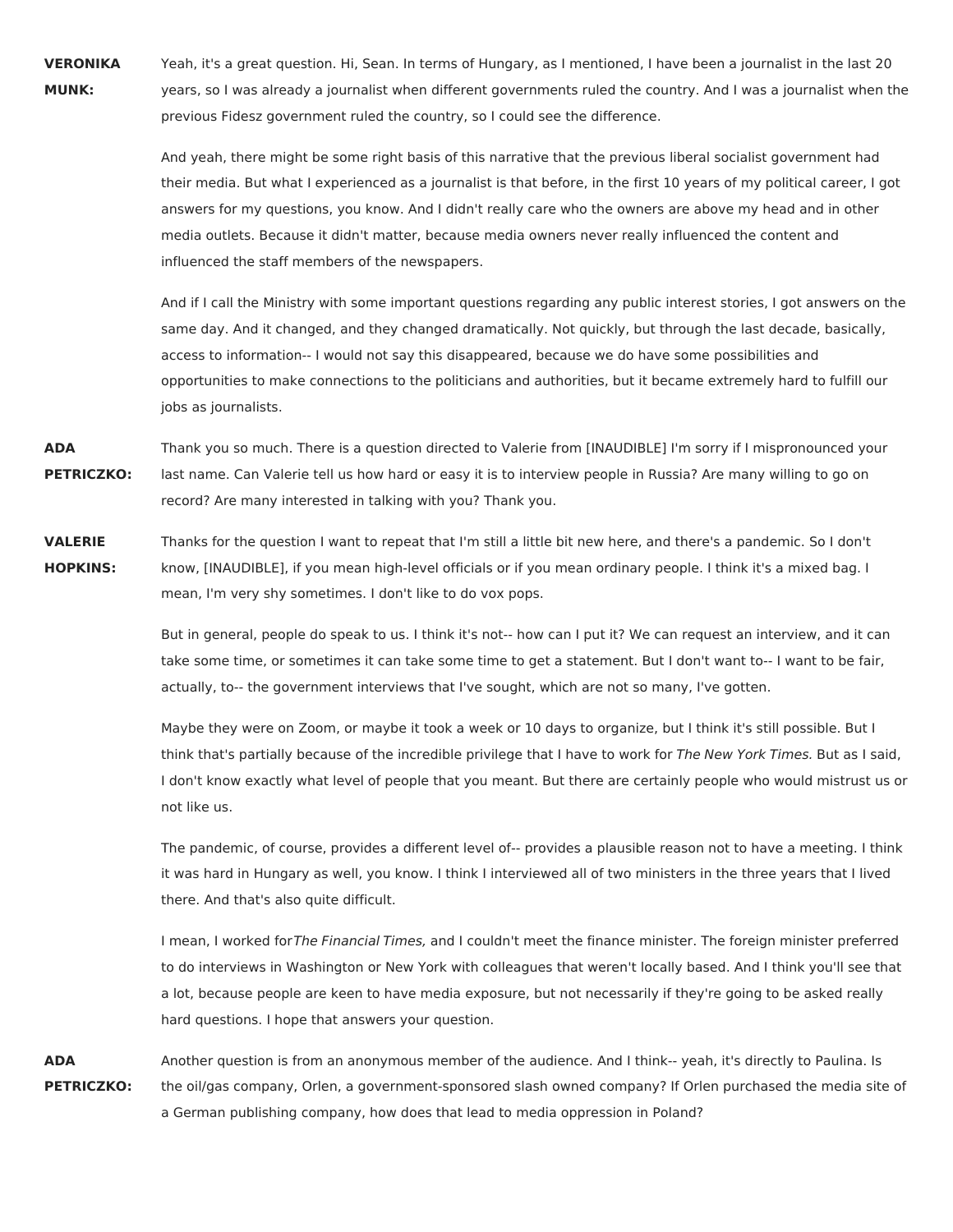If Orlen is not a government-owned company, don't the editors have the right to write whatever they want? Would that be any different than, let's say, just Jeff Bezos owning The Washington Post? Would that mean that he is, in some way, manipulating facts to fit his political viewpoints? That's really interesting.

**PAULINA MILEWSKA:** So Orlen is a state-owned company. And also, it's important to understand that in Poland, the heads of the stateowned companies are elected by the governing party, the governing coalition. So basically, the head of Orlen company, Daniel Obajtek, is-- he's described as the protege of Jaroslaw Kaczynski, the head of the Law and Justice.

> And because in Poland, it's different than in Hungary-- we don't have a lot of oligarch business people who are connected to the ruling party-- the Law and Justice basically decided to do a similar thing that Orban did with media in Hungary, but to use state-owned companies. And as Orlen is the biggest and the wealthiest stateowned company, that was, in a way, a natural choice to use.

And of course, we can argue that it's a company, it can be state-owned, and that the media are just the business, so they should be independent. But of course, it doesn't work like that. So after buying the Polska Press, they just changed a lot of the editors-in-chief of these local newspapers, of these local magazines.

Also, there is the chilling effect, because everyone knows what happened in Telewizja Polska. If you don't want to lose your job, you are thinking twice about writing something negative about Law and Justice and Jaroslaw Kaczynski. And we have to remember that even the work of the journalist is quite precarious right now in Poland.

And in Warsaw, you can find a new job for a different media outlet, but if you work in a smaller city or a middlesized town, like, let's say, [? Rzeszow, ?] you just have one place where you can work. So if you will be fired after 20 years of working for this newspaper or magazine that belongs to Polska Press, and you have a family, you have a mortgage, et cetera, what will you do with yourself? So it's not-- sometimes they even don't have to say something directly to introduce the effect they want to achieve. I hope that answered the question.

**ADA PETRICZKO:** Thank you for such an insightful answer. Then, there is a question from Chapel Lawson. What is the level of journalistic corruption in Russia, Hungary, and Poland, meaning both pro-regime and anti-regime outlets? Anybody want to take that?

> I would say it's a difficult question, and to be honest, I don't have any data on that. I would be happy to research it and get back to you after the panel, because immediately, nothing comes to my mind in terms of corruption in Poland, in journalistic corruption.

- **PAULINA MILEWSKA:** [INAUDIBLE] It depends how we define corruption and what you mean by corruption. Because I wouldn't say that the classical corruption, like paying a journalist to write an article or not write an article, is something that occurs a lot in Poland. But if you mean by corruption, being happy to write whatever Law and Justice would like some journalist to write, and then being sure that you will get state advertisement, that you will get financial support for your outlet, then we can see that a lot in the pro-governmental media.
- **VERONIKA MUNK:** Yeah, as I also mentioned, the pro-governmental media scene have a lot of money allocated from the state. But it's not par-excellence corruption. It's the legal way to finance media and to reach the situation that millions of people can have the narratives throughout media outlets and social media actors, to consume the one-sided reality of the things. So yeah, corruption can mean a lot of things. But if you mean that in an envelope, you get money, it's not really common in Hungary-- but the state-organized version.